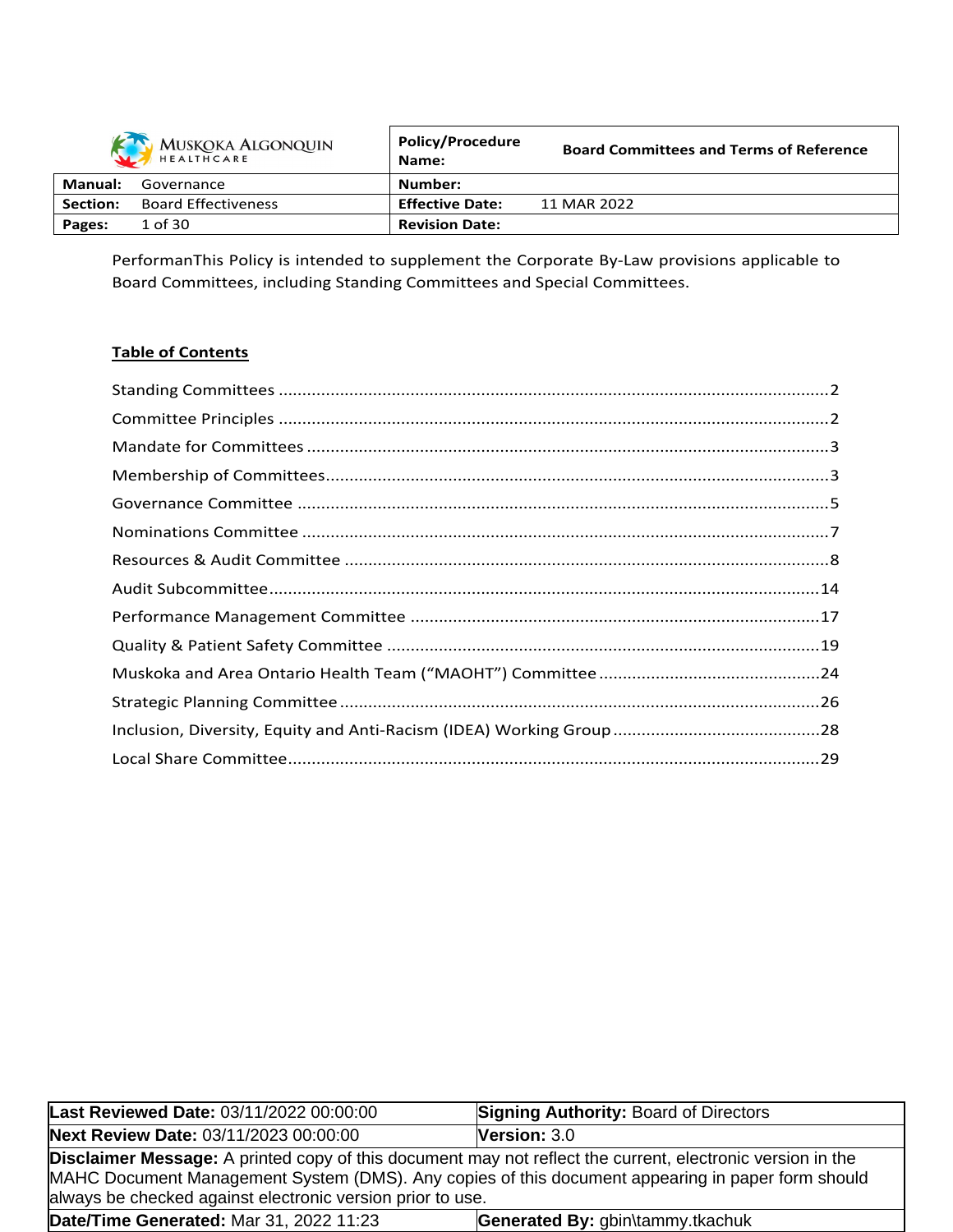

| MUSKOKA ALGONQUIN |                            | <b>Policy/Procedure</b><br>Name: | <b>Board Committees and Terms of Reference</b> |
|-------------------|----------------------------|----------------------------------|------------------------------------------------|
| <b>Manual:</b>    | Governance                 | Number:                          |                                                |
| <b>Section:</b>   | <b>Board Effectiveness</b> | <b>Effective Date:</b>           | 11 MAR 2022                                    |
| Pages:            | 2 of 30                    | <b>Revision Date:</b>            |                                                |

# **Standing Committees**

The following Board Standing Committees will be established:

- Governance Committee;
- Nominations Committee;
- Resources & Audit Committee;
- Performance Management Committee;
- Quality & Patient Safety Committee;
- Muskoka and Area Ontario Health Team Committee; and
- Strategic Planning Committee.

### **Committee Principles**

- The following principles apply to all Committees, irrespective of whether they are included in Terms of Reference.
- The Board will determine the duties and membership of each Committee.
- The Board, on the recommendation of each respective Standing Committee, will approve the terms of reference of the Standing Committees annually and from time to time as required.
- The Board, on the recommendation of each of the respective Standing Committees, will approve the annual work plans of the Standing Committees.
- The Board will establish Special Committees, where necessary or desirable, to do the work of the Board in circumstances where a Standing Committee is not suitable for such mandate. The Board, on the recommendation of each respective Special Committee, will approve the terms of reference and work plans of the Special Committees.
- The Board will monitor the performance of its Committees at each regular Board meeting through a written report by the Committee Chair. While minutes of Committee meetings will be made available to the Board, reports by the Committee Chair using an appropriate form will be encouraged.
- Committees will prepare and submit an annual report to the Board that includes the objectives and outcomes achieved over the past year.

| Last Reviewed Date: 03/11/2022 00:00:00                                     | <b>Signing Authority: Board of Directors</b>                                                                                                                                                                           |  |  |  |  |
|-----------------------------------------------------------------------------|------------------------------------------------------------------------------------------------------------------------------------------------------------------------------------------------------------------------|--|--|--|--|
| Next Review Date: 03/11/2023 00:00:00                                       | <b>Version: 3.0</b>                                                                                                                                                                                                    |  |  |  |  |
| always be checked against electronic version prior to use.                  | <b>Disclaimer Message:</b> A printed copy of this document may not reflect the current, electronic version in the<br>MAHC Document Management System (DMS). Any copies of this document appearing in paper form should |  |  |  |  |
| Date/Time Generated: Mar 31, 2022 11:23<br>Generated By: gbin\tammy.tkachuk |                                                                                                                                                                                                                        |  |  |  |  |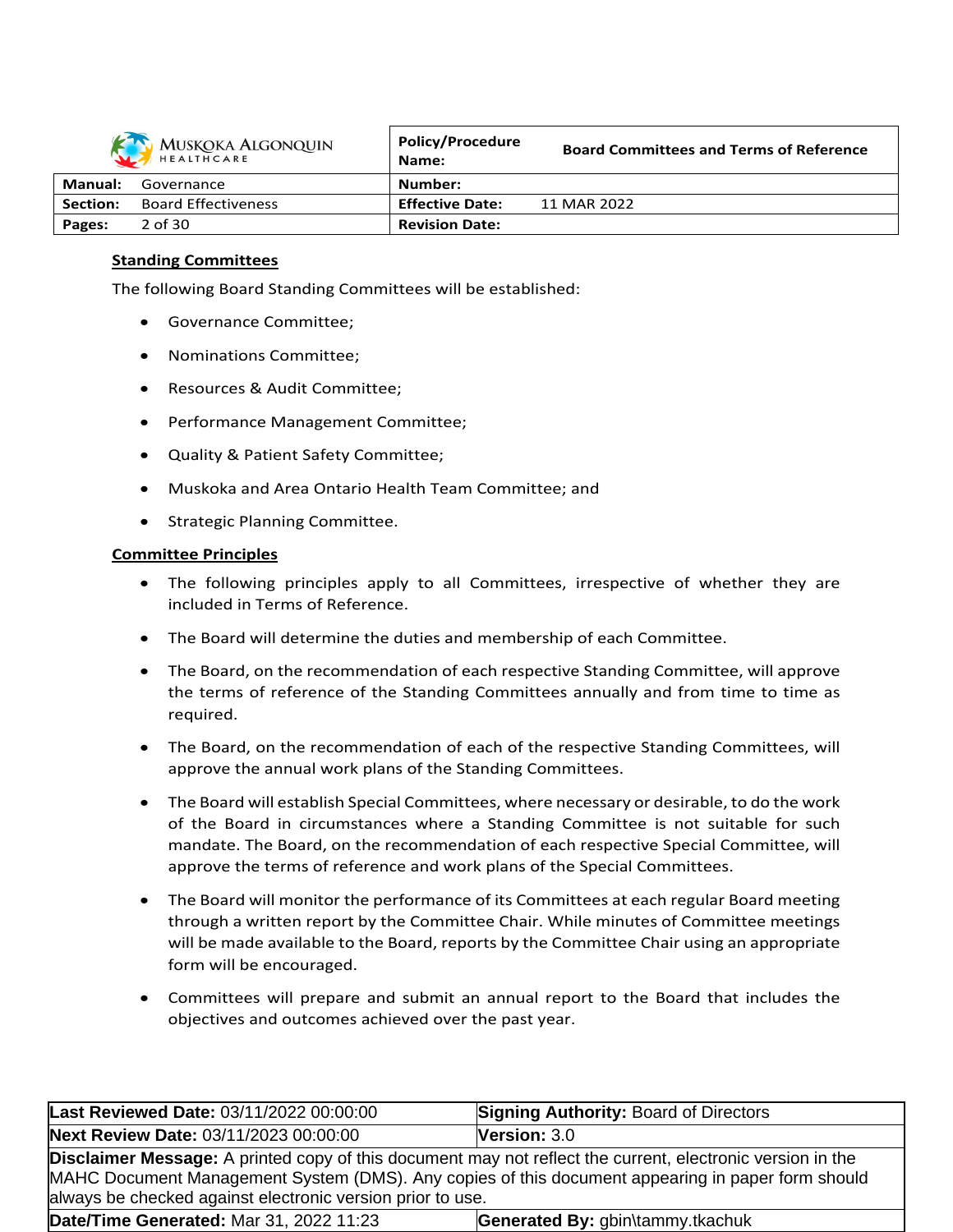| MUSKOKA ALGONQUIN |                            | <b>Policy/Procedure</b><br>Name: | <b>Board Committees and Terms of Reference</b> |
|-------------------|----------------------------|----------------------------------|------------------------------------------------|
| Manual:           | Governance                 | Number:                          |                                                |
| Section:          | <b>Board Effectiveness</b> | <b>Effective Date:</b>           | 11 MAR 2022                                    |
| Pages:            | 3 of 30                    | <b>Revision Date:</b>            |                                                |

- Committees are empowered to engage legal and accounting advisors, as reasonably required, to carry out their mandate. Typically, these engagements will be coordinated through the Corporation's management. From time to time, legal advice independent of management may be sought with the prior written approval of the Board Chair.
- Unless otherwise specified, Board Committees may not speak or act for the Board, commit or bind the Corporation to any course of action, and no decision of a Committee is binding on the Board until approved or ratified by the Board.

# **Mandate for Committees**

- The number and type of Committees should support the Board in fulfilling its defined responsibilities and maximizing the participation of individual Directors.
- The Board as a whole is responsible and accountable for the work that is done on its behalf by the Board Committees.

# **Membership of Committees**

- Committee terms of reference should specify a defined number of members including Directors and Committee Appointee Members as appropriate.
- In accordance with the Corporate By-Law, Committees may include individuals who are not Directors (other than the Performance Management Committee), provided that the Chair of every Committee is a Director.
- Unless otherwise designated, a quorum shall consist of a majority of the members of the Committee.
- The Board Chair and the President and Chief Executive Officer are *ex-officio* voting members of all Board Committees.
- All members of Committees will be considered voting members and, except for the Board Chair and the President and Chief Executive Officer, all members will count towards quorum, unless otherwise designated. Proxy voting will not be permitted.
- Committees are enabled to meet in person or virtually as circumstances require.
- Guests may attend Committee meetings upon the invitation of the Committee Chair or as otherwise specified.
- Committee meetings will provide for the accessibility requirements of all members (and invited guests on their request) pertaining to meeting formats/locations, documentation,

| Last Reviewed Date: 03/11/2022 00:00:00                                                                                                                                                                                                                                              | <b>Signing Authority: Board of Directors</b> |  |  |  |
|--------------------------------------------------------------------------------------------------------------------------------------------------------------------------------------------------------------------------------------------------------------------------------------|----------------------------------------------|--|--|--|
| Next Review Date: 03/11/2023 00:00:00                                                                                                                                                                                                                                                | Version: 3.0                                 |  |  |  |
| <b>Disclaimer Message:</b> A printed copy of this document may not reflect the current, electronic version in the<br>MAHC Document Management System (DMS). Any copies of this document appearing in paper form should<br>always be checked against electronic version prior to use. |                                              |  |  |  |
| Date/Time Generated: Mar 31, 2022 11:23<br>Generated By: gbin\tammy.tkachuk                                                                                                                                                                                                          |                                              |  |  |  |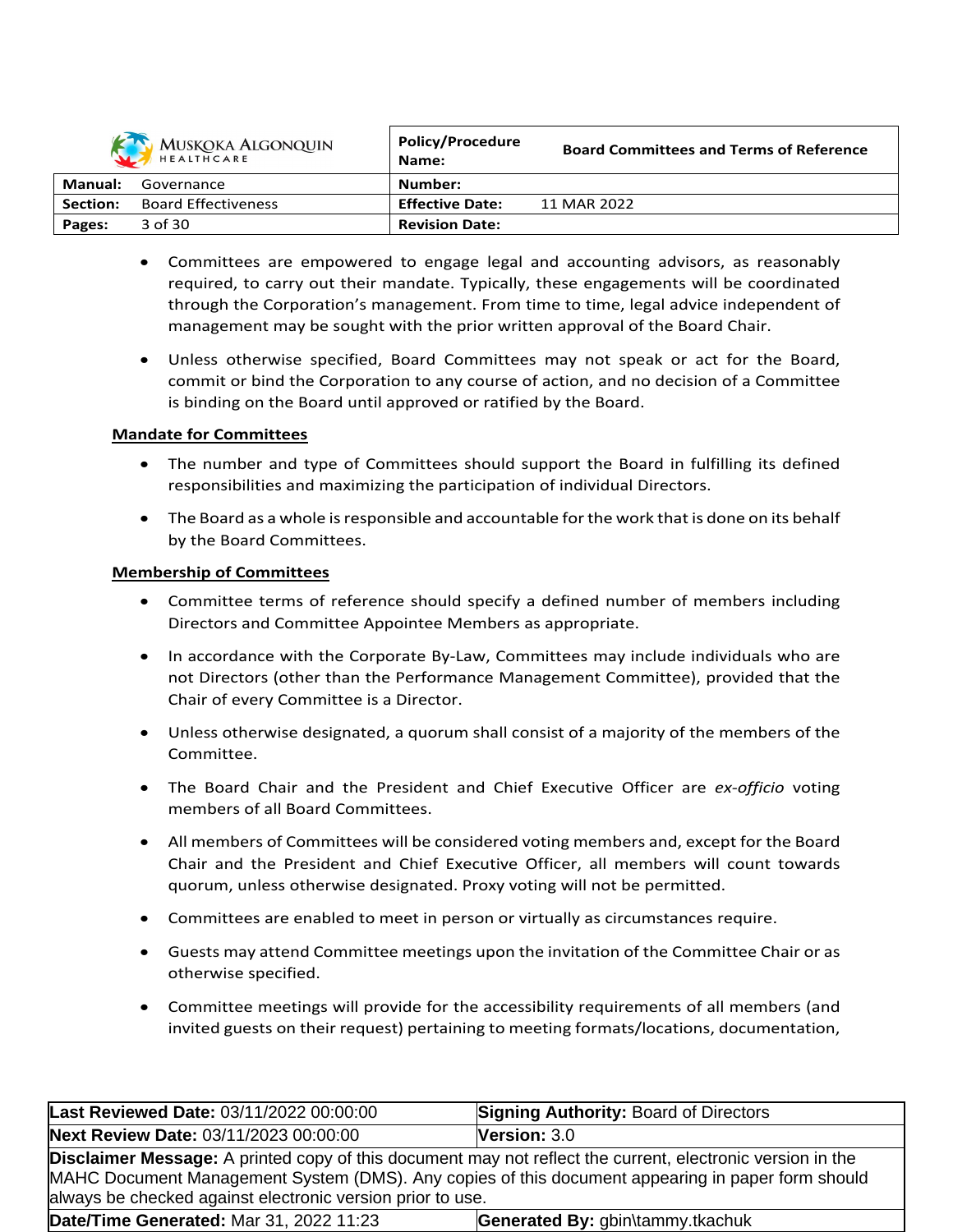| MUSKOKA ALGONQUIN |                            | <b>Policy/Procedure</b><br>Name: | <b>Board Committees and Terms of Reference</b> |
|-------------------|----------------------------|----------------------------------|------------------------------------------------|
| Manual:           | Governance                 | Number:                          |                                                |
| Section:          | <b>Board Effectiveness</b> | <b>Effective Date:</b>           | 11 MAR 2022                                    |
| Pages:            | 4 of 30                    | <b>Revision Date:</b>            |                                                |
|                   |                            |                                  |                                                |

scheduling, and voting practices, and including, but not limited to, the need for structural, physical, verbal, visual, and auditory accommodations.

- Each Committee will be supported by appropriate professional and administrative staff resources.
- Committees may, in their discretion, establish subcommittees or working groups to assist with Committee work, but the responsibility of the work rests with the Committee as a whole.

| Last Reviewed Date: 03/11/2022 00:00:00                                                                                                                                                                                                                                       | <b>Signing Authority: Board of Directors</b> |  |  |  |
|-------------------------------------------------------------------------------------------------------------------------------------------------------------------------------------------------------------------------------------------------------------------------------|----------------------------------------------|--|--|--|
| Next Review Date: 03/11/2023 00:00:00                                                                                                                                                                                                                                         | Version: 3.0                                 |  |  |  |
| Disclaimer Message: A printed copy of this document may not reflect the current, electronic version in the<br>MAHC Document Management System (DMS). Any copies of this document appearing in paper form should<br>always be checked against electronic version prior to use. |                                              |  |  |  |
| Date/Time Generated: Mar 31, 2022 11:23<br>Generated By: gbin\tammy.tkachuk                                                                                                                                                                                                   |                                              |  |  |  |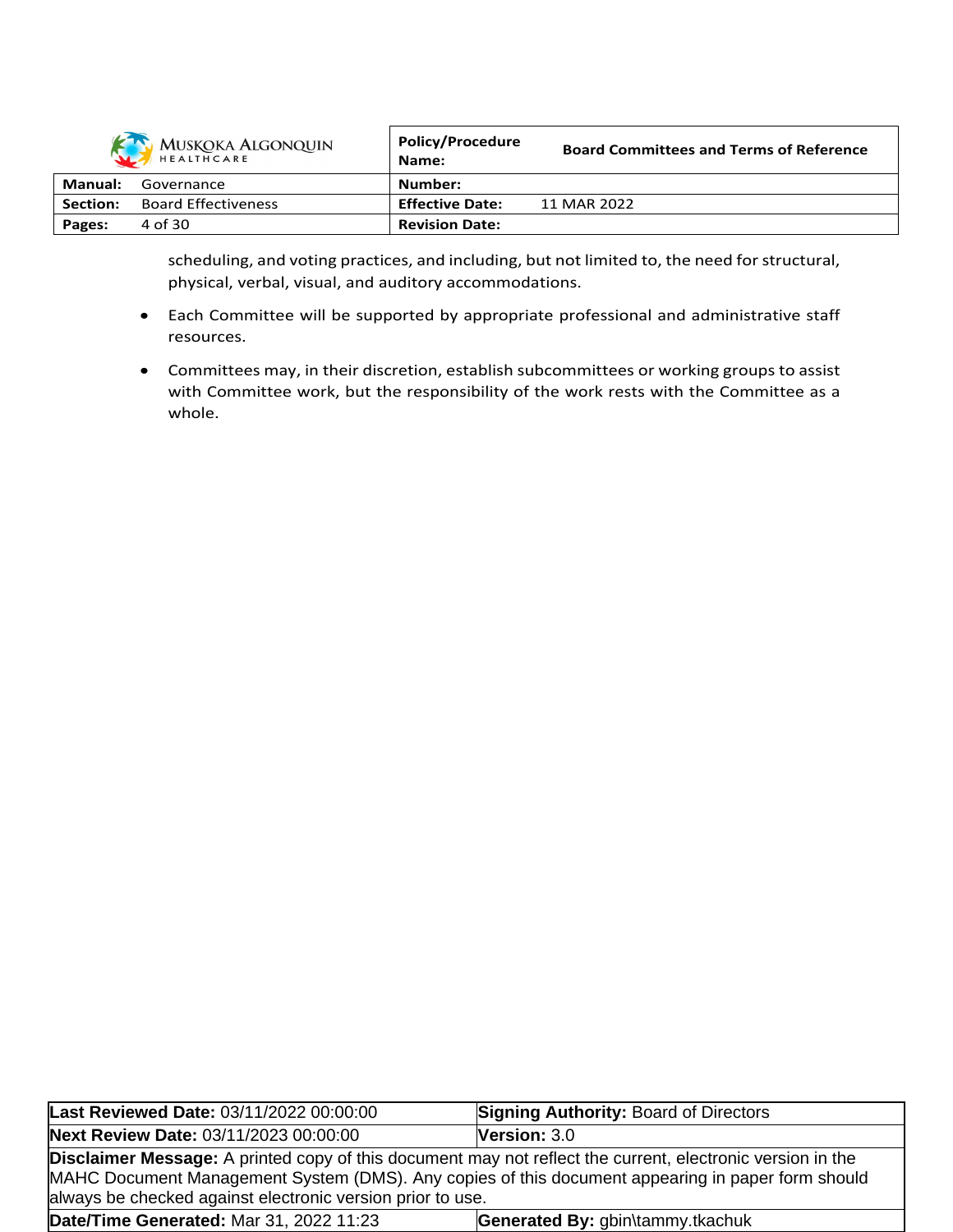

| MUSKOKA ALGONQUIN<br>HEALTHCARE |                            | POIICV/Procedure<br>Name: | <b>Board Committees and Terms of Reference</b> |
|---------------------------------|----------------------------|---------------------------|------------------------------------------------|
| Manual:                         | Governance                 | Number:                   |                                                |
| Section:                        | <b>Board Effectiveness</b> | <b>Effective Date:</b>    | 11 MAR 2022                                    |
| Pages:                          | 5 of 30                    | <b>Revision Date:</b>     |                                                |

### **Governance Committee**

### *Role*

The Governance Committee supports the Board in fulfilling its responsibilities to ensure best practices in governance and Board effectiveness.

## *Responsibilities*

## *Board Goals and Annual Work Plans*

- Review and recommend to the Board the annual work plan and ensure that the Board receives timely and appropriate information to support informed policy formulation, decision-making, and monitoring.
- Review and recommend to the Board the Annual Board Governance Improvement Goals, monitor achievement of these goals, and report to the Board on a quarterly basis.

## *Board Recruitment and Succession Planning*

- Develop for approval by the Board, a description of the skills, experience, and qualities, including diversity, of the Directors.
- Recommend to the Board the candidates for appointment as Board Officers.
- Ensure succession planning for Board Officers.

### *Board Committees*

- Recommend to the Board, in consultation with the Chair of each Committee, the slate of candidates for Committee Chairs, Vice Chairs (if any), and Director members of Committees as a result of a systematic and transparent process.
- Require Committees to review Board governance policies periodically and to make recommendations for amendments as required to the Board.

### *Board Education*

• Support the Board in ensuring its ongoing effectiveness through a comprehensive Board orientation program and ongoing Board education.

### *Evaluations*

 Establish a policy and process for evaluating the performance of the Board as a whole, including individual Director performance, performance of the Chair, and the Committees and Committee Chairs.

| Last Reviewed Date: 03/11/2022 00:00:00                                                                                                                                                                                                                                              | <b>Signing Authority: Board of Directors</b> |  |  |  |
|--------------------------------------------------------------------------------------------------------------------------------------------------------------------------------------------------------------------------------------------------------------------------------------|----------------------------------------------|--|--|--|
| Next Review Date: 03/11/2023 00:00:00                                                                                                                                                                                                                                                | <b>Version: 3.0</b>                          |  |  |  |
| <b>Disclaimer Message:</b> A printed copy of this document may not reflect the current, electronic version in the<br>MAHC Document Management System (DMS). Any copies of this document appearing in paper form should<br>always be checked against electronic version prior to use. |                                              |  |  |  |
| Date/Time Generated: Mar 31, 2022 11:23                                                                                                                                                                                                                                              | Generated By: gbin\tammy.tkachuk             |  |  |  |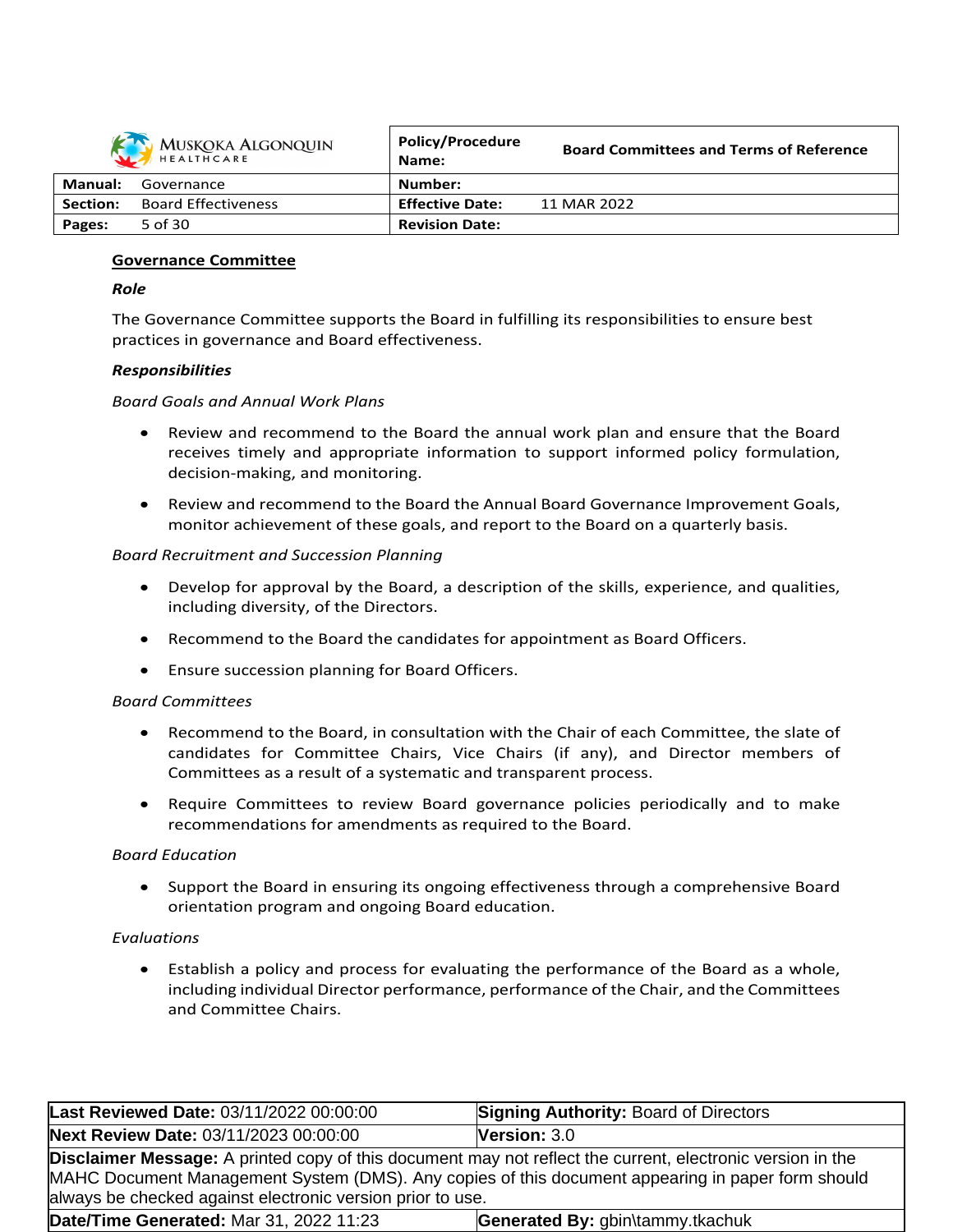

| MUSKOKA ALGONQUIN<br>HEALTHCARE |                            | <b>POIICV/Procedure</b><br>Name: | <b>Board Committees and Terms of Reference</b> |
|---------------------------------|----------------------------|----------------------------------|------------------------------------------------|
| Manual:                         | Governance                 | Number:                          |                                                |
| Section:                        | <b>Board Effectiveness</b> | <b>Effective Date:</b>           | 11 MAR 2022                                    |
| Pages:                          | 6 of 30                    | <b>Revision Date:</b>            |                                                |

- Consider, in consultation with the Nominations Committee, the results of evaluations in connection with the renewal of terms of incumbent Directors.
- Consider the result of evaluations in connection with the renewal of terms of Committee Chairs, Vice Chair(s) (if any), and members.
- Periodically review and where necessary, recommend amendments to the By-laws of the Corporation.
- Prepare and submit the Governance Self-Assessment and Governance Functioning Tool related to the Sustainable Governance standard of Accreditation Canada every four years and develop action plans for area of improvement identified through completion of this tool.

## *Other*

Perform such other duties as requested by the Board from time to time.

# *Membership*

- At least three Directors, one of whom shall be the Committee Chair.
- Such other Committee Appointee Members as appointed by the Board.

# *Meeting Schedule*

The Committee shall meet bi-monthly and at the call of the Committee Chair.

| Last Reviewed Date: 03/11/2022 00:00:00                                                                                                                                                                                                                                              | <b>Signing Authority: Board of Directors</b> |  |
|--------------------------------------------------------------------------------------------------------------------------------------------------------------------------------------------------------------------------------------------------------------------------------------|----------------------------------------------|--|
| Next Review Date: 03/11/2023 00:00:00                                                                                                                                                                                                                                                | <b>Version: 3.0</b>                          |  |
| <b>Disclaimer Message:</b> A printed copy of this document may not reflect the current, electronic version in the<br>MAHC Document Management System (DMS). Any copies of this document appearing in paper form should<br>always be checked against electronic version prior to use. |                                              |  |
| Date/Time Generated: Mar 31, 2022 11:23                                                                                                                                                                                                                                              | Generated By: gbin\tammy.tkachuk             |  |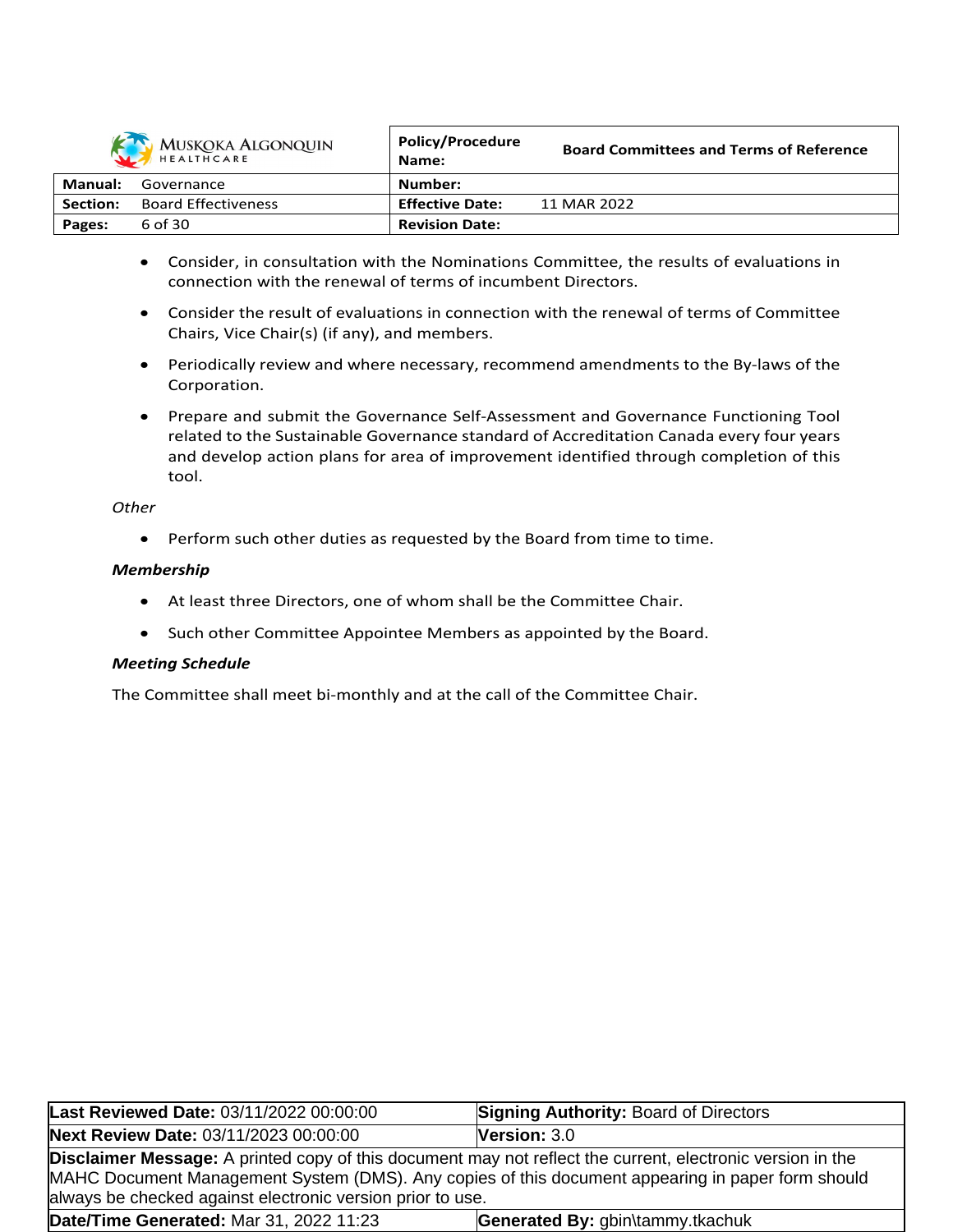

|                | HEALTHCARE                 | Name:                  | <u>buaru Committees and Terms of Neierence</u> |
|----------------|----------------------------|------------------------|------------------------------------------------|
| <b>Manual:</b> | Governance                 | Number:                |                                                |
| Section:       | <b>Board Effectiveness</b> | <b>Effective Date:</b> | 11 MAR 2022                                    |
| Pages:         | 7 of 30                    | <b>Revision Date:</b>  |                                                |

**Board Committees and Terms of Reference**

**Policy/Procedure**

## **Nominations Committee**

### *Role*

The Nominations Committee is responsible for recruiting and recommending to the Board individuals to fill vacancies on the Board and Committee Appointee Member positions on Board Committees.

## *Responsibilities*

- Review annually, in consultation with the Governance Committee, the Board profile of Directors in relation to the skills matrix, identifying any gaps in skills and expertise and vacant positions to be filled in the annual nominations process.
- Identify, in consultation with the Governance Committee and the Committee Chairs, vacant Committee Appointee Member positions on Committees and skill sets required to be filled in the annual nominations process.
- Recruit and recommend to the Board individuals to fill vacancies on the Board and Committee Appointee Member positions on Committees as a result of a systematic and transparent nominations process.
- Consult with the Board Chair on mentors for new Directors. For certainty, the Board Chair shall be responsible for assigning mentors to new Directors.
- Periodically review policies as assigned by the Governance Committee and recommend amendments to the Board, as necessary.
- Perform such other duties as requested by the Board from time to time.

### *Membership*

 Three Elected Directors who are not seeking re-election for a subsequent term, one of whom shall be the Committee Chair.

# *Meeting Schedule*

The Nominations Committee shall meet at the call of the Committee Chair.

| <b>Last Reviewed Date: 03/11/2022 00:00:00</b>                                                                                                                                                                                                                                       | <b>Signing Authority: Board of Directors</b> |  |
|--------------------------------------------------------------------------------------------------------------------------------------------------------------------------------------------------------------------------------------------------------------------------------------|----------------------------------------------|--|
| Next Review Date: 03/11/2023 00:00:00                                                                                                                                                                                                                                                | <b>Version:</b> $3.0$                        |  |
| <b>Disclaimer Message:</b> A printed copy of this document may not reflect the current, electronic version in the<br>MAHC Document Management System (DMS). Any copies of this document appearing in paper form should<br>always be checked against electronic version prior to use. |                                              |  |
| Date/Time Generated: Mar 31, 2022 11:23                                                                                                                                                                                                                                              | Generated By: gbin\tammy.tkachuk             |  |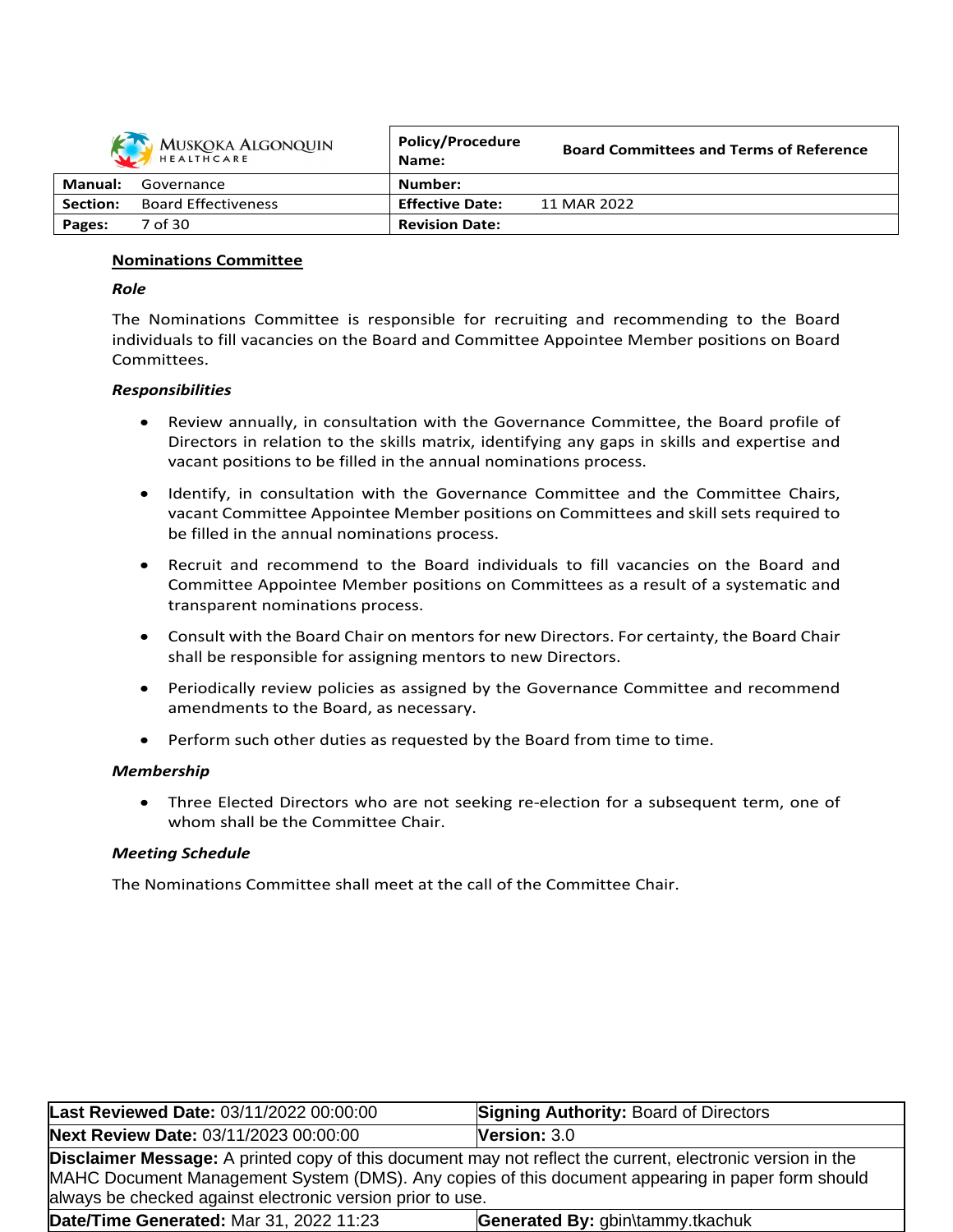|                | MUSKOKA ALGONQUIN          | <b>Policy/Procedure</b><br>Name: | <b>Board Committees and Terms of Reference</b> |
|----------------|----------------------------|----------------------------------|------------------------------------------------|
| <b>Manual:</b> | Governance                 | Number:                          |                                                |
| Section:       | <b>Board Effectiveness</b> | <b>Effective Date:</b>           | 11 MAR 2022                                    |
| Pages:         | 8 of 30                    | <b>Revision Date:</b>            |                                                |
|                |                            |                                  |                                                |

# **Resources & Audit Committee**

# *Role*

The Resources & Audit Committee is responsible for timely, diverse, and thoughtful advice, oversight and recommendations as it relates to the Corporation's financial affairs, human resource management, information technology, and capital resources.

## *Responsibilities*

## *Budget Planning and Oversight*

- Ensure there are processes in place for the development of an annual operating budget and capital budget.
- Review and recommend to the Board financial assumptions used to develop the operating budget, capital budget, and strategic plan.
- Review and recommend to the Board the annual operating plan and budget, and the capital plan and budget.
- Review monthly financial performance and compare actual performance against budget.
- Review and recommend to the Board plans developed by management to address substantive variances between budget and actual performance.
- Monitor implementation of plans to address variances and report to the Board.

# *Long Term Planning*

- Review and recommend to the Board long-term financial goals and long-term revenue and expense projections, as requested by the Board.
- Review, with management, industry developments and legislative changes that may have an impact on financial resources or performance and report to the Board.

### *Asset Management*

- Ensure there are processes in place to manage the assets of the Corporation.
- Review and make recommendations concerning material asset acquisitions not contemplated in the annual capital budget.

### *Financial Transactions*

Review and make recommendations to the Board concerning banking arrangements.

| Last Reviewed Date: 03/11/2022 00:00:00                                                                                                                                                                                                                                              | <b>Signing Authority: Board of Directors</b> |  |
|--------------------------------------------------------------------------------------------------------------------------------------------------------------------------------------------------------------------------------------------------------------------------------------|----------------------------------------------|--|
| Next Review Date: 03/11/2023 00:00:00                                                                                                                                                                                                                                                | <b>Version: <math>3.0</math></b>             |  |
| <b>Disclaimer Message:</b> A printed copy of this document may not reflect the current, electronic version in the<br>MAHC Document Management System (DMS). Any copies of this document appearing in paper form should<br>always be checked against electronic version prior to use. |                                              |  |
| Date/Time Generated: Mar 31, 2022 11:23                                                                                                                                                                                                                                              | Generated By: gbin\tammy.tkachuk             |  |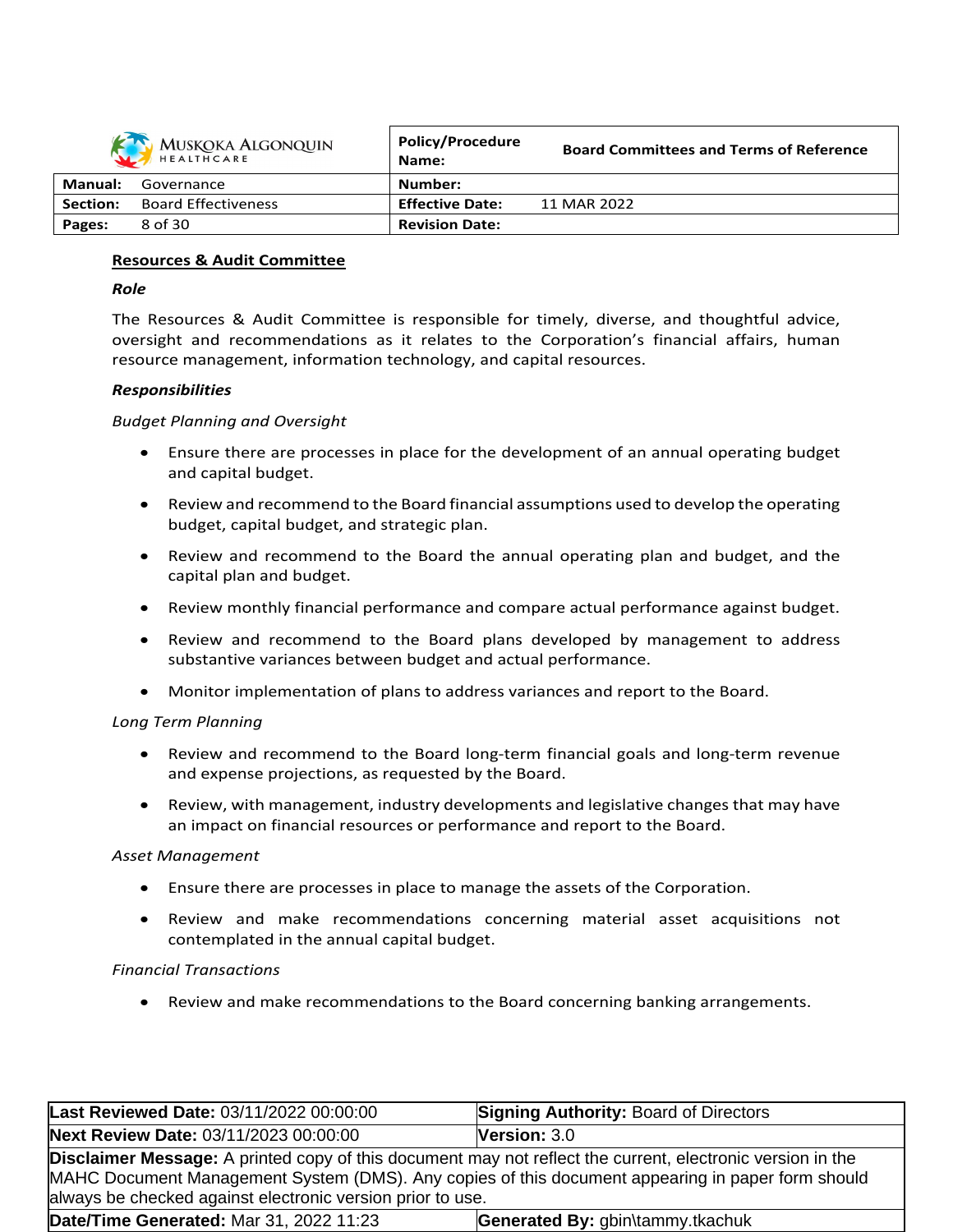

|          | MUSKOKA ALGONQUIN          | <b>Policy/Procedure</b><br>Name: | <b>Board Committees and Terms of Reference</b> |
|----------|----------------------------|----------------------------------|------------------------------------------------|
| Manual:  | Governance                 | Number:                          |                                                |
| Section: | <b>Board Effectiveness</b> | <b>Effective Date:</b>           | 11 MAR 2022                                    |
| Pages:   | 9 of 30                    | <b>Revision Date:</b>            |                                                |

 Review and make recommendations to the Board regarding lines of credit and long-term debt.

## *Donations and Bequests*

 Advise the Board with respect to donations including the terms of any donor recognition agreements.

## *Investments*

- Review and recommend to the Board the organization's investment policy.
- Monitor investment performance for compliance with the investment policy.
- As appropriate, review the performance of investment counsel.

## *Internal Controls and Risk Management*

- Review resource risk and issues, and make recommendations to the Board, as appropriate, in respect of:
	- o accountability agreements;
	- o capital funding allocations;
	- o forecasting/planning;
	- o litigation;
	- o enterprise risk policies, processes, and indicators;
	- o human resources plan and key human resource issues;
	- o environmental, social, and governance (ESG) issues (subject to further direction from the Ontario Hospital Association and/or other organizations in the healthcare sector); and
	- o technology.
- Oversee and make recommendations to the Board concerning management's enterprise risk management processes.
- Review and make recommendations to the Board regarding the adequacy of financial resources.
- Obtain reasonable assurance from management that the Corporation's financial accounting systems and financial reporting systems, including fraud prevention and risk

| Last Reviewed Date: 03/11/2022 00:00:00                                                                                                                                                                                                                                              | <b>Signing Authority: Board of Directors</b> |  |
|--------------------------------------------------------------------------------------------------------------------------------------------------------------------------------------------------------------------------------------------------------------------------------------|----------------------------------------------|--|
| Next Review Date: 03/11/2023 00:00:00                                                                                                                                                                                                                                                | <b>Version: <math>3.0</math></b>             |  |
| <b>Disclaimer Message:</b> A printed copy of this document may not reflect the current, electronic version in the<br>MAHC Document Management System (DMS). Any copies of this document appearing in paper form should<br>always be checked against electronic version prior to use. |                                              |  |
| Date/Time Generated: Mar 31, 2022 11:23                                                                                                                                                                                                                                              | Generated By: gbin\tammy.tkachuk             |  |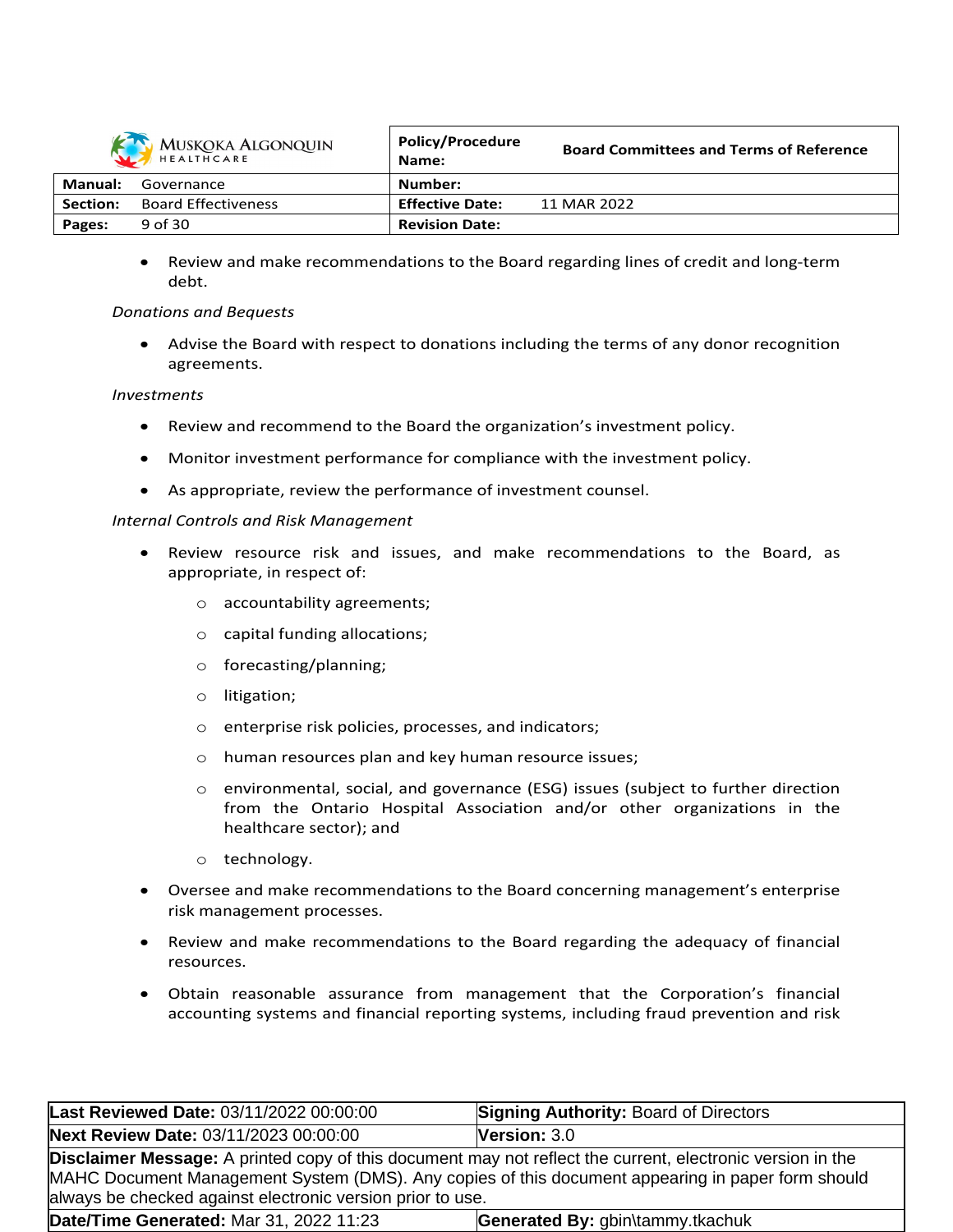

|          | MUSKOKA ALGONQUIN<br>HEALTHCARE | <b>POIICY/Procedure</b><br>Name: | <b>Board Committees and Terms of Reference</b> |
|----------|---------------------------------|----------------------------------|------------------------------------------------|
| Manual:  | Governance                      | Number:                          |                                                |
| Section: | <b>Board Effectiveness</b>      | <b>Effective Date:</b>           | 11 MAR 2022                                    |
| Pages:   | 10 of 30                        | <b>Revision Date:</b>            |                                                |

management, are appropriately designed and that the prescribed internal controls are operating effectively.

- Review and make recommendations to the Board regarding the Corporation's insurance coverage.
- Identify unusual risks and oversee management's plan to address unusual or unanticipated risks and make recommendations to the Board.
- Review and make recommendations concerning the quality and integrity of management's internal controls.

### *Human Resources*

- Oversee the development and implementation of the human resources strategy which aligns with the mission, vision, values, and strategy for MAHC.
- Monitor the results of engagement surveys and ensuring an effective talent management process is in place.
- Oversee compliance with statutory obligations relating to employees including the *Employment Standards Act* and *Workplace Health & Safety Act*, and other Board oversight activities relating to human resource planning.
- Recommend, as appropriate, ratification of collective agreements.

### *Information Technology*

- Review periodic reports from management related to major projects of information management technology functions and future planning.
- Review processes in place to safeguard information sources including patient confidentiality.

### *Audit Subcommittee*

- Annually establish and appoint the members of an Audit Subcommittee, and oversee the work of the Audit Subcommittee.
- Through the Audit Subcommittee, oversee the integrity of the Corporation's internal accounting controls and reporting processes by:
	- $\circ$  recommending to the Board, the auditors for appointment or re-appointment by the Members at the annual Members' meeting.
	- $\circ$  reviewing and making recommendations to the Board on the auditor's engagement, including the audit fee and expenses.

| Last Reviewed Date: 03/11/2022 00:00:00                                                                                                                                                                                                                                              | <b>Signing Authority: Board of Directors</b> |  |
|--------------------------------------------------------------------------------------------------------------------------------------------------------------------------------------------------------------------------------------------------------------------------------------|----------------------------------------------|--|
| Next Review Date: 03/11/2023 00:00:00                                                                                                                                                                                                                                                | <b>Version: <math>3.0</math></b>             |  |
| <b>Disclaimer Message:</b> A printed copy of this document may not reflect the current, electronic version in the<br>MAHC Document Management System (DMS). Any copies of this document appearing in paper form should<br>always be checked against electronic version prior to use. |                                              |  |
| Date/Time Generated: Mar 31, 2022 11:23                                                                                                                                                                                                                                              | Generated By: gbin\tammy.tkachuk             |  |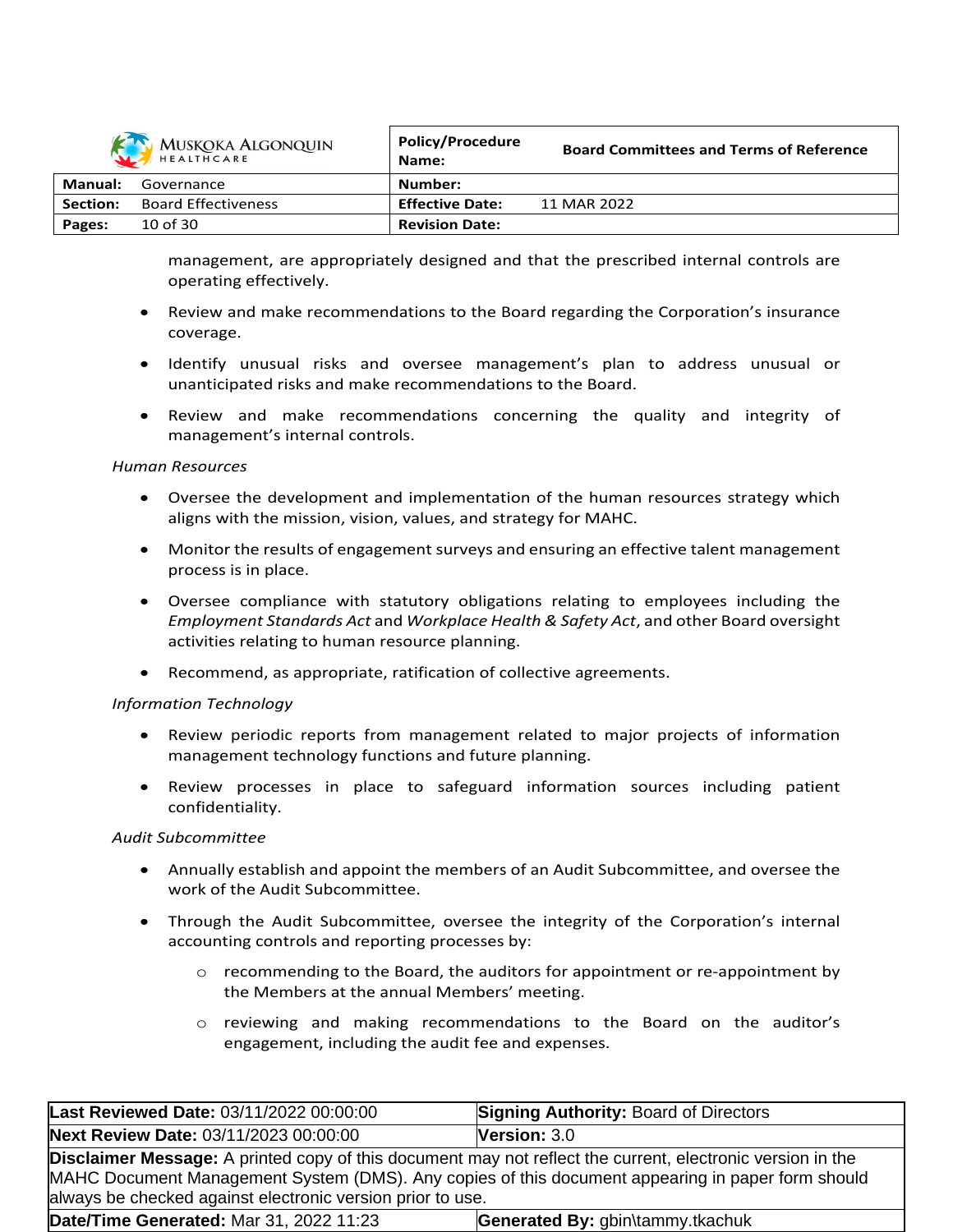

|          | MUSKOKA ALGONQUIN          | <b>Policy/Procedure</b><br>Name: | <b>Board Committees and Terms of Reference</b> |
|----------|----------------------------|----------------------------------|------------------------------------------------|
| Manual:  | Governance                 | Number:                          |                                                |
| Section: | <b>Board Effectiveness</b> | <b>Effective Date:</b>           | 11 MAR 2022                                    |
| Pages:   | 11 of 30                   | <b>Revision Date:</b>            |                                                |

- $\circ$  reviewing non-audit services provided by the auditor and other factors that might compromise the auditor's independence and make recommendations to the Board.
- $\circ$  overseeing performance of the audit as required, including receipt of the audit planning report and ensuring auditors are receiving the assistance of management.
- $\circ$  monitoring and evaluating the performance of the external auditors.
- o ensuring the Audit Subcommittee meets with the external auditors without the presence of management (including the President and Chief Executive Officer and the Chief Financial Officer) with regard to the adequacy of internal accounting controls and management's responses to ascertain if there are concerns that should be brought to the attention of the Audit Subcommittee.
- $\circ$  ensuring the Audit Subcommittee meets with senior management (without the external auditors being present) to ensure that management does not have any concerns about the conduct of the audit.
- o reviewing the audited financial statements and the auditor's report and making recommendations to the Board.
- $\circ$  ensuring the Audit Subcommittee meets with the auditors, and receiving and reviewing recommendations with respect to management, accountability systems, and internal control issues.
- o monitoring management's response to the auditor's recommendations and subsequent follow up on any identified issues in the accountability and internal control systems.
- $\circ$  receiving from the Audit Subcommittee a report on the discussions with management, with the auditor present, regarding the integrity and effect of the Corporation's policies regarding the financial operations, systems of internal control and reporting mechanisms and confirming that they are in accordance with the Canadian public sector accounting standards to minimize potential financial risks.
- o receiving from the Audit Subcommittee a report on the discussions with management, with the auditor present regarding any changes in the financial systems and controls during the year.

| Last Reviewed Date: 03/11/2022 00:00:00                                                                                                                                                                                                                                              | <b>Signing Authority: Board of Directors</b> |  |
|--------------------------------------------------------------------------------------------------------------------------------------------------------------------------------------------------------------------------------------------------------------------------------------|----------------------------------------------|--|
| Next Review Date: 03/11/2023 00:00:00                                                                                                                                                                                                                                                | <b>Version: <math>3.0</math></b>             |  |
| <b>Disclaimer Message:</b> A printed copy of this document may not reflect the current, electronic version in the<br>MAHC Document Management System (DMS). Any copies of this document appearing in paper form should<br>always be checked against electronic version prior to use. |                                              |  |
| Date/Time Generated: Mar 31, 2022 11:23                                                                                                                                                                                                                                              | Generated By: gbin\tammy.tkachuk             |  |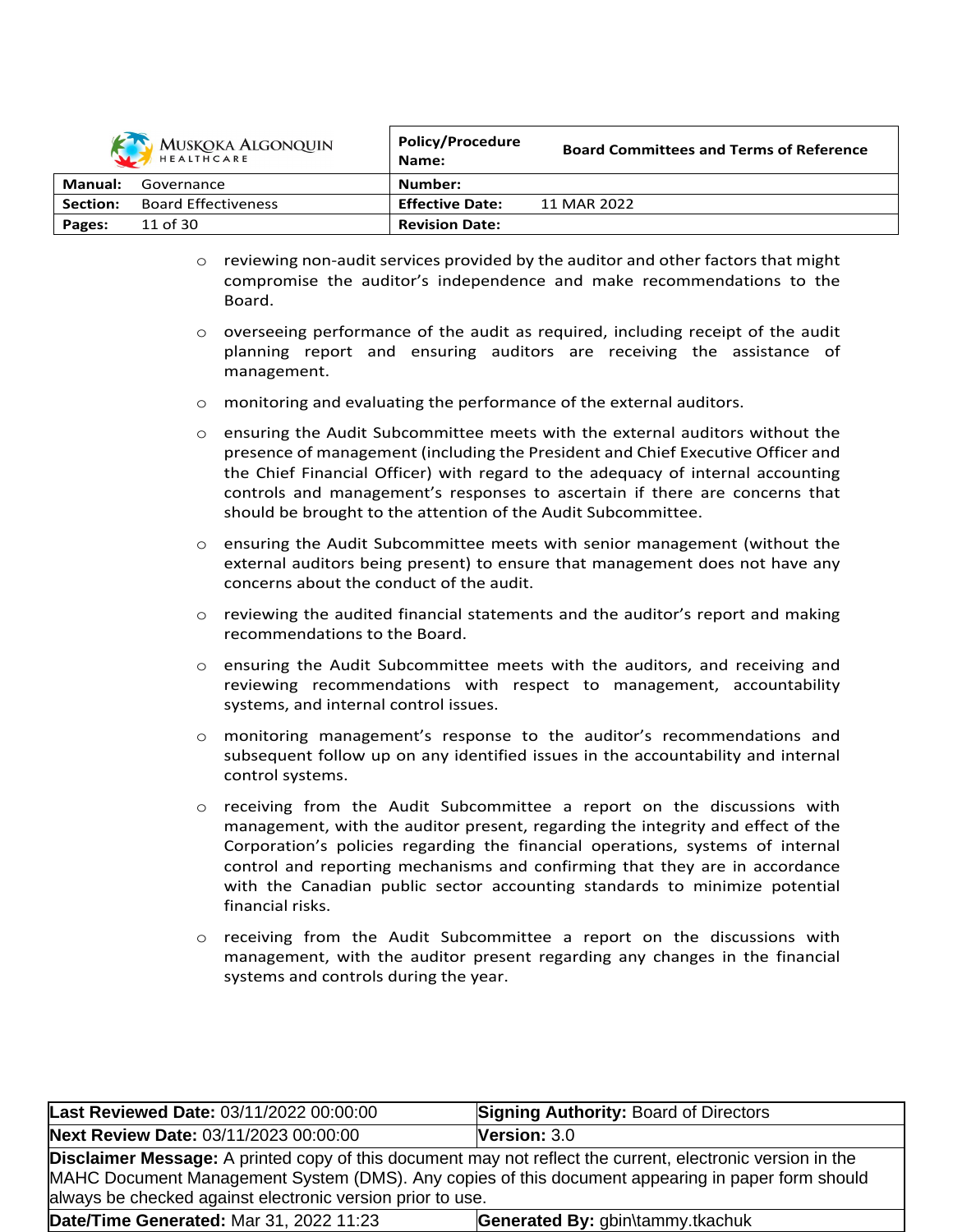|          | MUSKOKA ALGONQUIN          | <b>Policy/Procedure</b><br>Name: | <b>Board Committees and Terms of Reference</b> |
|----------|----------------------------|----------------------------------|------------------------------------------------|
| Manual:  | Governance                 | Number:                          |                                                |
| Section: | <b>Board Effectiveness</b> | <b>Effective Date:</b>           | 11 MAR 2022                                    |
| Pages:   | $12$ of $30$               | <b>Revision Date:</b>            |                                                |
|          |                            |                                  |                                                |

- o receiving from the Audit Subcommittee a report on the discussions with management, with the auditor present, regarding any changes in the financial systems and controls during the year.
- o receiving from the Audit Subcommittee a report on the discussions with management, with the auditor present, regarding any major financial risks faced by the Corporation and the appropriateness of related controls to minimize their impact and providing recommendations to the Resources & Audit Committee.
- $\circ$  considering from time to time (and no less than every five years) the engagement of a different auditor and the process for the recruitment of the auditor.

# *Other*

- Oversee the annual implementation of the Board Award of Excellence program.
- Oversee compliance with the *Broader Public Sector Accountability Act* and other applicable legislation as directed by the Board.
- For areas and/or functions subject to oversight of the Committee, monitor applicable Strategic Plan initiatives.
- Periodically review policies as assigned by the Governance Committee and recommend amendments to the Board, as necessary.
- Perform such other duties as requested by the Board from time to time.

# *Membership*

- The Treasurer of the Board, who shall serve as the Committee Chair.
- At least two other Elected Directors.
- One Medical Staff Representative who shall currently be an *ex-officio* member of the Board, provided this individual shall not participate in audit subcommittee meetings.
- One Committee Appointee Member.

At least one Elected Director member must have a professional accounting designation or financial experience or acumen that the Board deems appropriate*.* In addition to basic financial literacy, all committee members must have demonstrated deeper experience in one or more of the following: financial, human resources, and information technology. Financial literacy is defined as an ability to read and understand a set of financial statements that present the breadth and depth of complexity of accounting issues that are generally comparable to those raised by the Corporation's financial statements.

| Last Reviewed Date: 03/11/2022 00:00:00                                                                                                                                                                                                                                              | <b>Signing Authority: Board of Directors</b> |
|--------------------------------------------------------------------------------------------------------------------------------------------------------------------------------------------------------------------------------------------------------------------------------------|----------------------------------------------|
| Next Review Date: 03/11/2023 00:00:00                                                                                                                                                                                                                                                | <b>Version: <math>3.0</math></b>             |
| <b>Disclaimer Message:</b> A printed copy of this document may not reflect the current, electronic version in the<br>MAHC Document Management System (DMS). Any copies of this document appearing in paper form should<br>always be checked against electronic version prior to use. |                                              |
| Date/Time Generated: Mar 31, 2022 11:23                                                                                                                                                                                                                                              | Generated By: gbin\tammy.tkachuk             |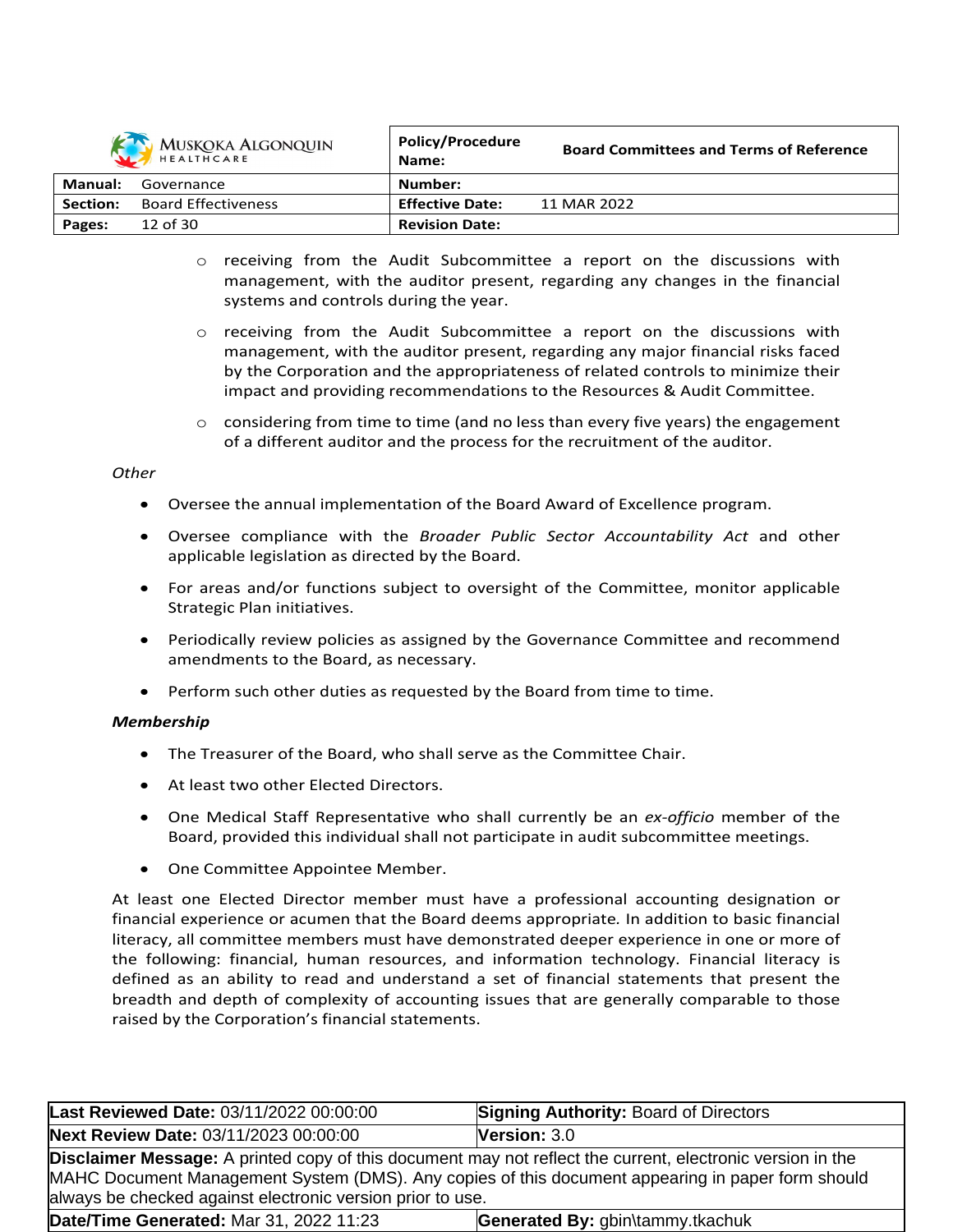|                | MUSKOKA ALGONQUIN          | <b>Policy/Procedure</b><br>Name: | <b>Board Committees and Terms of Reference</b> |
|----------------|----------------------------|----------------------------------|------------------------------------------------|
| <b>Manual:</b> | Governance                 | Number:                          |                                                |
| Section:       | <b>Board Effectiveness</b> | <b>Effective Date:</b>           | 11 MAR 2022                                    |
| Pages:         | 13 of 30                   | <b>Revision Date:</b>            |                                                |

In accordance with the *Not-for-Profit Corporations Act, 2010*, a majority of Resources & Audit Committee members must not be officers or employees of the Corporation or any of its affiliates.

Notice of the time and place of Resources & Audit Committee meetings shall be given to the Corporation's external auditor. The external auditorshall be entitled to attend Resources & Audit Committee meetings and to be heard, and shall attend every Resources & Audit Committee meeting if requested to do so by a Committee member.

## *Meeting Schedule*

Bi-monthly and at the call of the Committee Chair. Meetings may also be held at the call of the external auditor or a Committee member.

| Last Reviewed Date: 03/11/2022 00:00:00                                                                                                                                                                                                                                              | <b>Signing Authority: Board of Directors</b> |
|--------------------------------------------------------------------------------------------------------------------------------------------------------------------------------------------------------------------------------------------------------------------------------------|----------------------------------------------|
| Next Review Date: 03/11/2023 00:00:00                                                                                                                                                                                                                                                | <b>Version: <math>3.0</math></b>             |
| <b>Disclaimer Message:</b> A printed copy of this document may not reflect the current, electronic version in the<br>MAHC Document Management System (DMS). Any copies of this document appearing in paper form should<br>always be checked against electronic version prior to use. |                                              |
| Date/Time Generated: Mar 31, 2022 11:23                                                                                                                                                                                                                                              | Generated By: gbin\tammy.tkachuk             |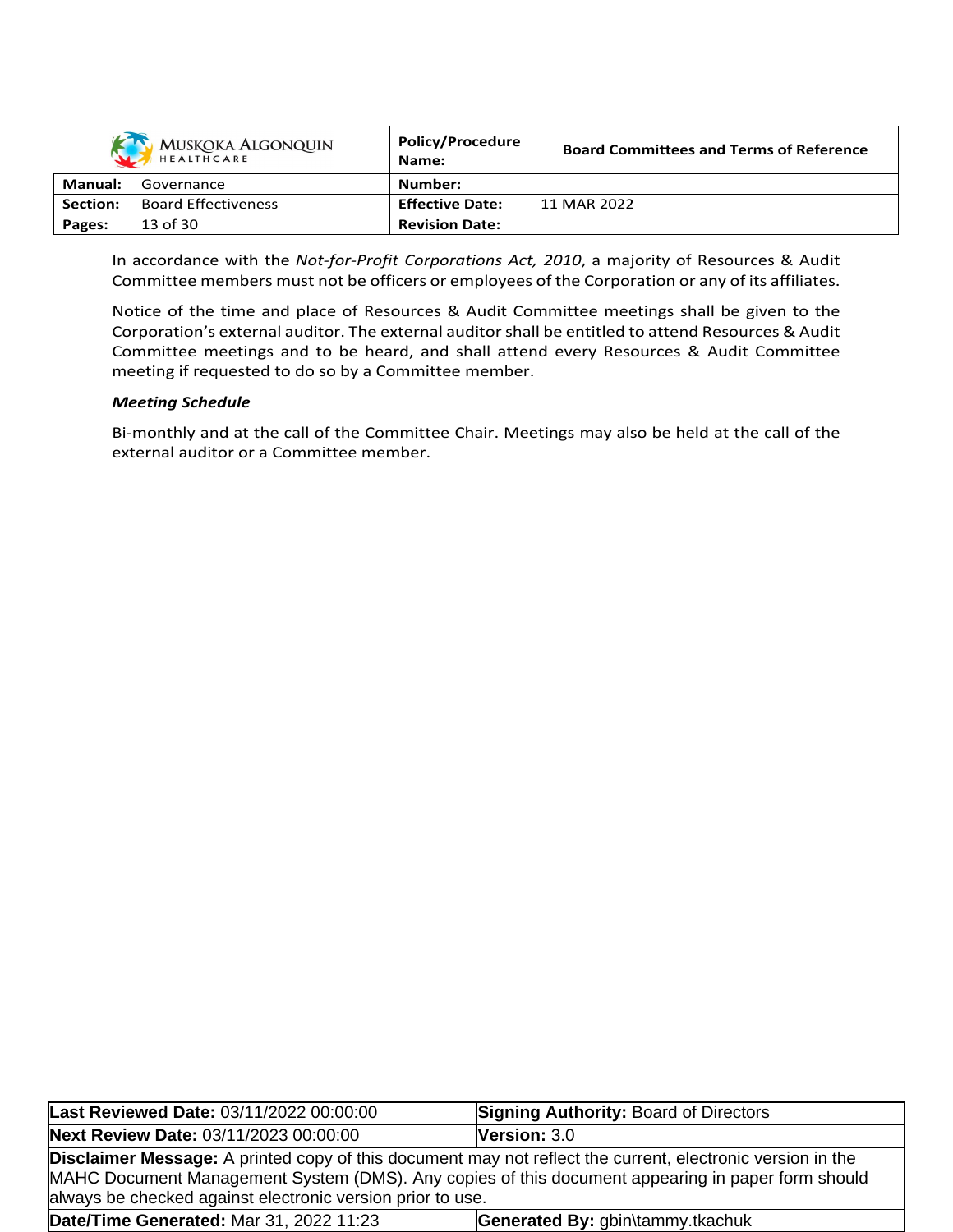|          | MUSKOKA ALGONQUIN          | <b>Policy/Procedure</b><br>Name: | <b>Board Committees and Terms of Reference</b> |
|----------|----------------------------|----------------------------------|------------------------------------------------|
| Manual:  | Governance                 | Number:                          |                                                |
| Section: | <b>Board Effectiveness</b> | <b>Effective Date:</b>           | 11 MAR 2022                                    |
| Pages:   | 14 of 30                   | <b>Revision Date:</b>            |                                                |

## **Audit Subcommittee**

### *Role*

The Audit Subcommittee is a subcommittee of the Resources & Audit Committee and is responsible for overseeing the integrity of the Corporation's internal accounting controls and reporting processes, and the Corporation's external audit.

## **Responsibilities**

*Audit*

- Recommend to the Resources & Audit Committee, the auditors for appointment or reappointment by the Members at the annual Members' meeting.
- Review and make recommendations to the Resources & Audit Committee, on the auditor's engagement, including the audit fee and expenses.
- Review non-audit services provided by the auditor and other factors that might compromise the auditor's independence and make recommendations to the Resource & Audit Committee.
- Oversee performance of the audit as required, including receipt of the audit planning report and ensuring auditors are receiving the assistance of management.
- Monitor and evaluate the performance of the external auditors.
- Meet with the external auditors without the presence of management (including the President and Chief Executive Officer and the Chief Financial Officer) with regard to the adequacy of internal accounting controls, and management's responses to ascertain if there are concerns that should be brought to the attention of the Audit Subcommittee.
- Meet with senior management (without the external auditors being present) to ensure that management does not have any concerns about the conduct of the audit.
- Review the audited financial statements and the auditor's report and make recommendations to the Resources & Audit Committee.
- Meet with the auditors and receive and review recommendations with respect to management, accountability systems, and internal control issues.
- Monitor management's response to the auditor's recommendations and subsequent follow up on any identified issues in the accountability and internal control systems.
- Discuss with management, with the auditor's present, the Corporation's policies regarding the financial operations, systems of internal control and reporting mechanisms

| Last Reviewed Date: 03/11/2022 00:00:00 | <b>Signing Authority: Board of Directors</b>                                                                                                                                                                                                                                         |  |  |
|-----------------------------------------|--------------------------------------------------------------------------------------------------------------------------------------------------------------------------------------------------------------------------------------------------------------------------------------|--|--|
| Next Review Date: 03/11/2023 00:00:00   | <b>Version: <math>3.0</math></b>                                                                                                                                                                                                                                                     |  |  |
|                                         | <b>Disclaimer Message:</b> A printed copy of this document may not reflect the current, electronic version in the<br>MAHC Document Management System (DMS). Any copies of this document appearing in paper form should<br>always be checked against electronic version prior to use. |  |  |
| Date/Time Generated: Mar 31, 2022 11:23 | Generated By: gbin\tammy.tkachuk                                                                                                                                                                                                                                                     |  |  |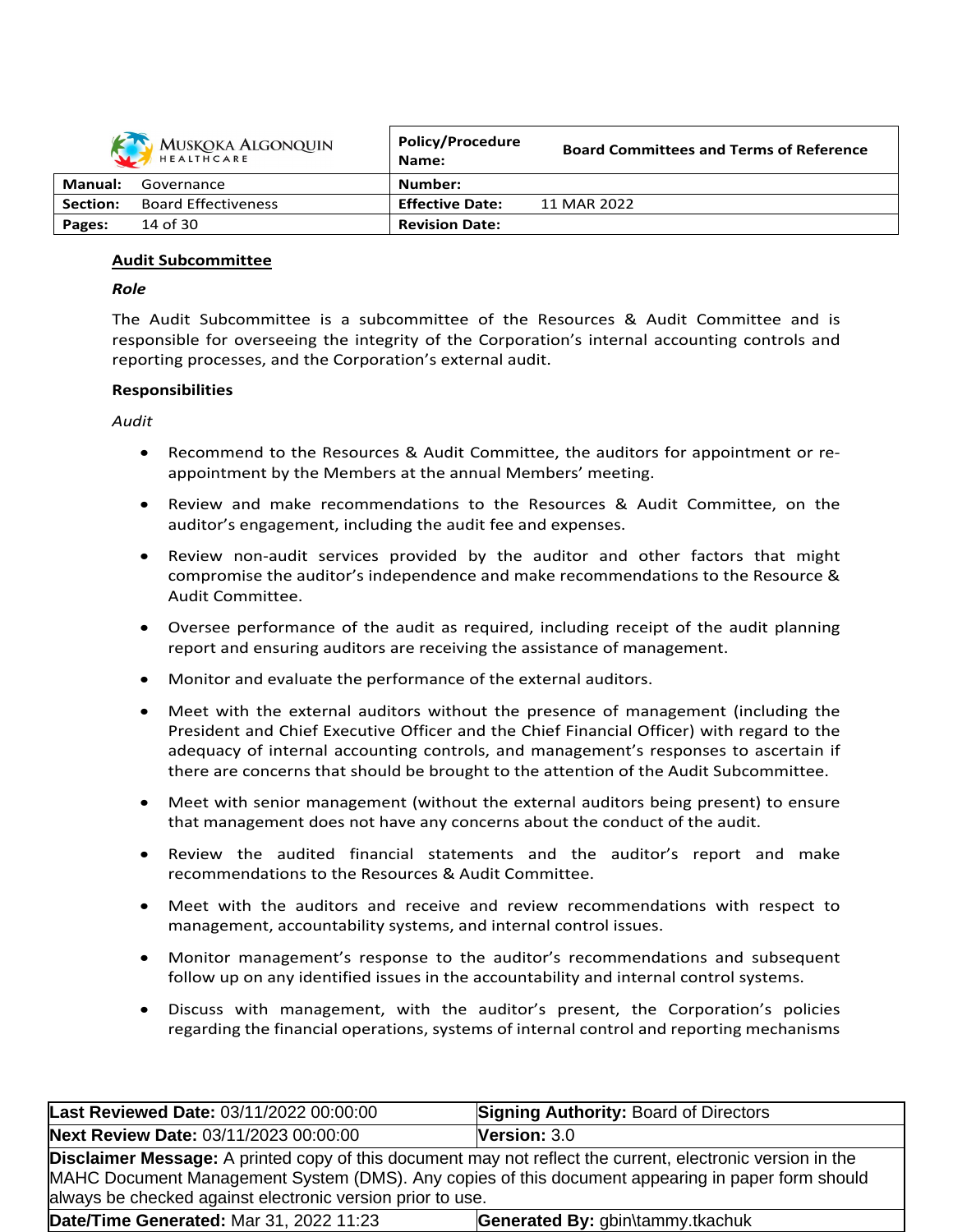|          | MUSKOKA ALGONQUIN          | <b>Policy/Procedure</b><br>Name: | <b>Board Committees and Terms of Reference</b> |
|----------|----------------------------|----------------------------------|------------------------------------------------|
| Manual:  | Governance                 | Number:                          |                                                |
| Section: | <b>Board Effectiveness</b> | <b>Effective Date:</b>           | 11 MAR 2022                                    |
| Pages:   | 15 of 30                   | <b>Revision Date:</b>            |                                                |

and confirm with the auditors that they are in accordance with Canadian public sector accounting standards to minimize potential financial risks.

- Discuss with management, with the auditor's present, any changes in the financial systems and controls during the year.
- Discuss with management, with the auditor's present, any major financial risks faced by the Corporation and the appropriateness of related controls to minimize their impact, and provide recommendations to the Resources & Audit Committee.
- Consider from time to time (and no less than every five years) the engagement of a different auditor and the process for the recruitment of the auditor.

### *Other*

- Annually review the terms of reference for the Audit Subcommittee and make recommendations to the Resources & Audit Committee, as necessary.
- Develop and recommend to the Resources & Audit Committee the annual work plan of the Audit Subcommittee.
- Perform such other duties as may be assigned by the Resources & Audit Committee from time to time.

### **Membership**

- The Committee Chair, who shall be an Elected Director with a recognized accounting designation or financial experience or acumen that the Board deems appropriate, and who is either the Chair of the Resources & Audit Committee or an Elected Director member of the Resources & Audit Committee.
- At least one other Elected Director.
- Two other individuals who may be Elected Directors or Committee Appointee Members who must have either a recognized accounting designation or financial experience and acumen that the Resources & Audit Committee deems to be appropriate.

In accordance with the *Not-for-Profit Corporations Act, 2010*, a majority of Audit Subcommittee members must not be officers or employees of the Corporation or any of its affiliates.

Notice of the time and place of Audit Subcommittee meetings shall be given to the Corporation's external auditor. The external auditor shall be entitled to attend Audit Subcommittee meetings and to be heard, and shall attend every Audit Subcommittee meeting if requested to do so by a Committee member.

| Last Reviewed Date: 03/11/2022 00:00:00                                                                                                                                                                                                                                       | <b>Signing Authority: Board of Directors</b> |
|-------------------------------------------------------------------------------------------------------------------------------------------------------------------------------------------------------------------------------------------------------------------------------|----------------------------------------------|
| Next Review Date: 03/11/2023 00:00:00                                                                                                                                                                                                                                         | Version: 3.0                                 |
| Disclaimer Message: A printed copy of this document may not reflect the current, electronic version in the<br>MAHC Document Management System (DMS). Any copies of this document appearing in paper form should<br>always be checked against electronic version prior to use. |                                              |
| Date/Time Generated: Mar 31, 2022 11:23                                                                                                                                                                                                                                       | Generated By: gbin\tammy.tkachuk             |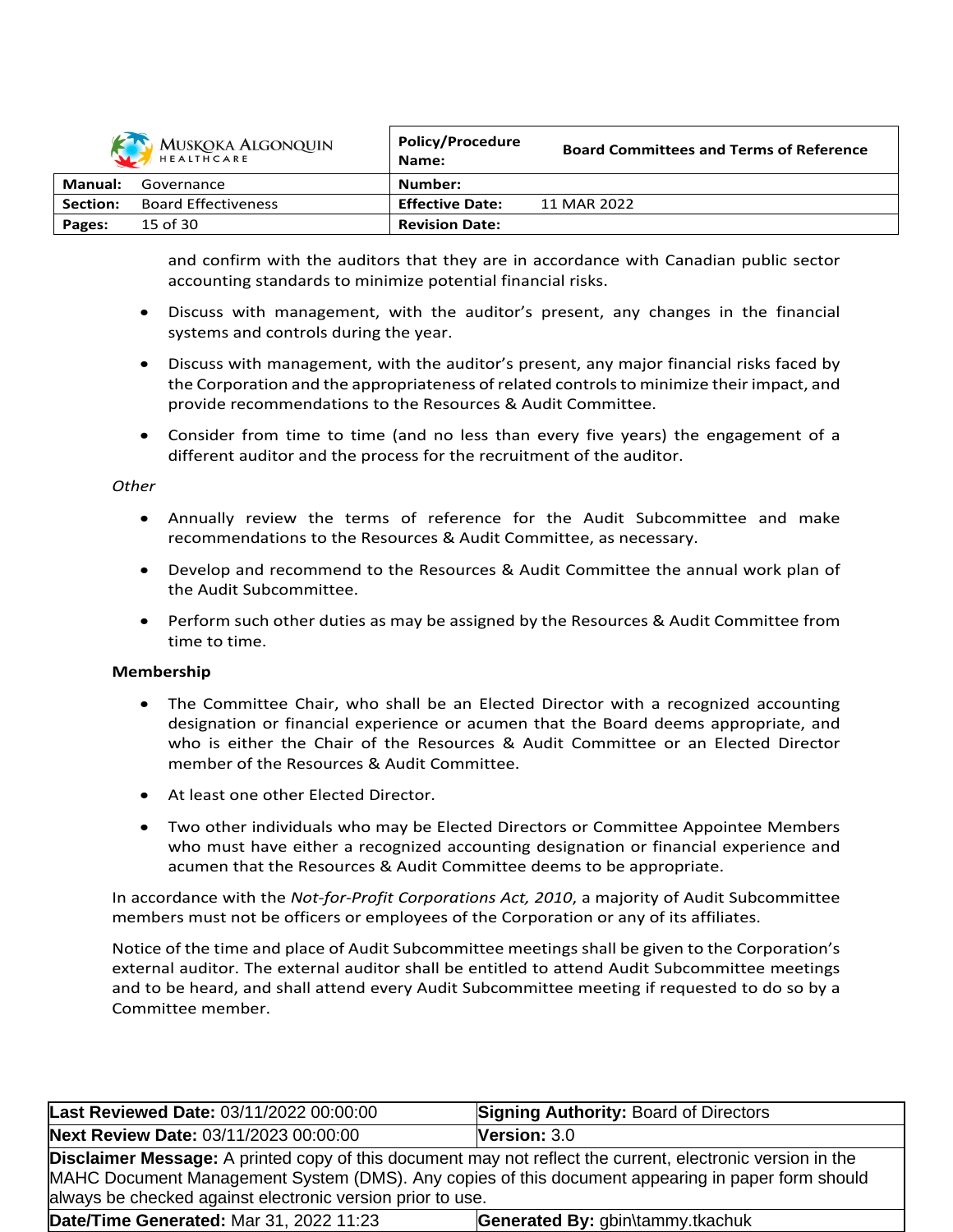|          | <b>MUSKOKA ALGONQUIN</b>   | <b>Policy/Procedure</b><br>Name: | <b>Board Committees and Terms of Reference</b> |
|----------|----------------------------|----------------------------------|------------------------------------------------|
| Manual:  | Governance                 | Number:                          |                                                |
| Section: | <b>Board Effectiveness</b> | <b>Effective Date:</b>           | 11 MAR 2022                                    |
| Pages:   | 16 of 30                   | <b>Revision Date:</b>            |                                                |

## *Accountability and Reporting Relationship*

The Audit Subcommittee is accountable to and reports to the Resources & Audit Committee. The Audit Subcommittee shall submit regular reports of its meetings to the Resources & Audit Committee.

### *Meeting Schedule*

At least twice per year and at the call of the Committee Chair. Meetings may also be held at the call of the external auditor or a Committee member.

| Last Reviewed Date: 03/11/2022 00:00:00                    | <b>Signing Authority: Board of Directors</b>                                                                                                                                                                           |
|------------------------------------------------------------|------------------------------------------------------------------------------------------------------------------------------------------------------------------------------------------------------------------------|
| Next Review Date: 03/11/2023 00:00:00                      | <b>Version: 3.0</b>                                                                                                                                                                                                    |
| always be checked against electronic version prior to use. | <b>Disclaimer Message:</b> A printed copy of this document may not reflect the current, electronic version in the<br>MAHC Document Management System (DMS). Any copies of this document appearing in paper form should |
| Date/Time Generated: Mar 31, 2022 11:23                    | Generated By: gbin\tammy.tkachuk                                                                                                                                                                                       |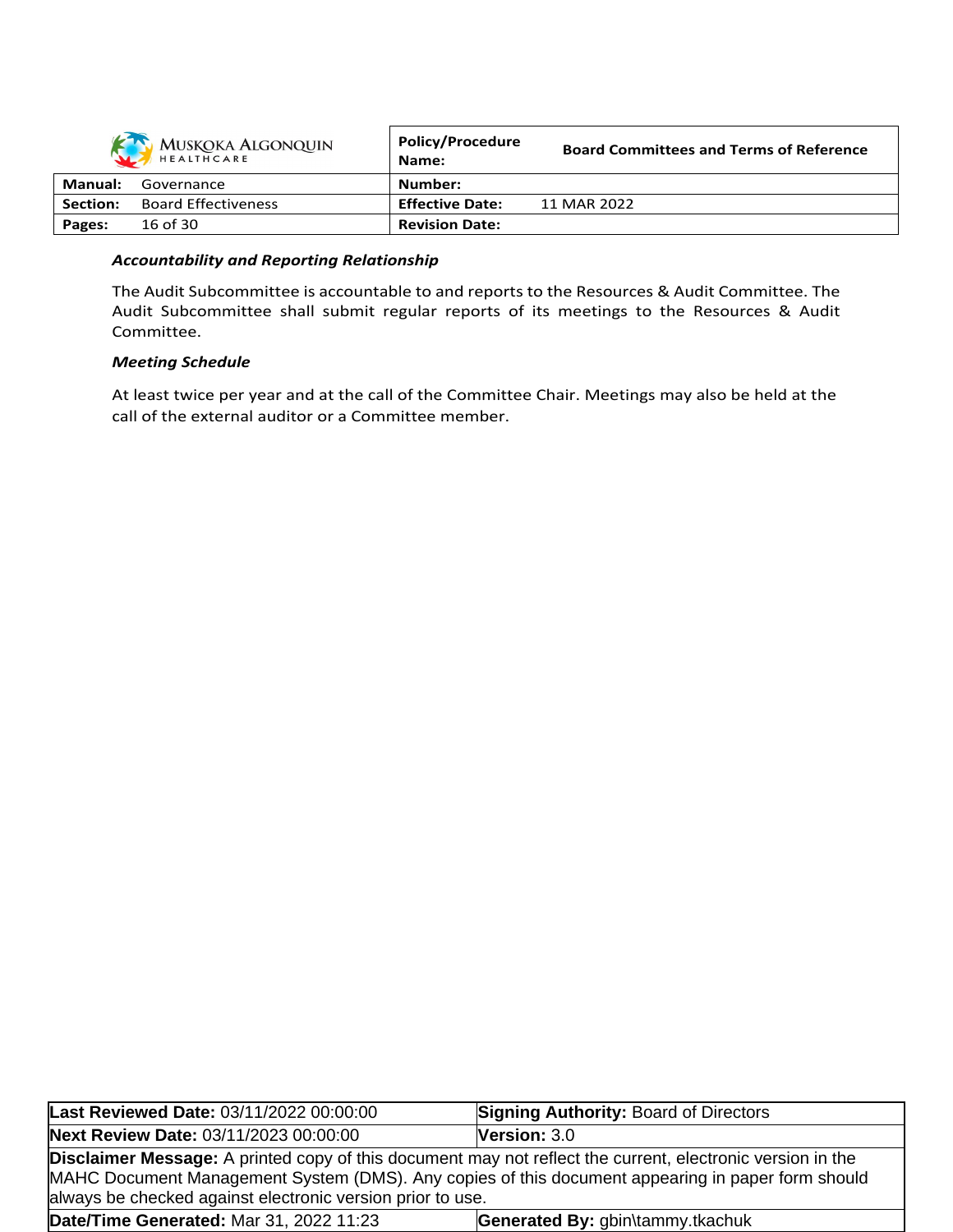|          | MUSKOKA ALGONQUIN          | <b>Policy/Procedure</b><br>Name: | <b>Board Committees and Terms of Reference</b> |
|----------|----------------------------|----------------------------------|------------------------------------------------|
| Manual:  | Governance                 | Number:                          |                                                |
| Section: | <b>Board Effectiveness</b> | <b>Effective Date:</b>           | 11 MAR 2022                                    |
| Pages:   | 17 of 30                   | <b>Revision Date:</b>            |                                                |

### **Performance Management Committee**

### *Role*

To act on behalf of the Board on matters of administrative urgency.

To oversee performance, compensation, and succession planning for the President and Chief Executive Officer and the Chief of Staff.

## *Responsibilities*

- Make decisions binding on the Board in situations where it is not possible or practical to call a meeting of the Board, or where the Board has authorized the Performance Management Committee to act and report the decision at the next Board meeting; provided that, in accordance with the *Not-for-Profit Corporations Act, 2010*, the Performance Management Committee may not exercise any of the following Board powers:
	- $\circ$  submitting to the Members any question or matter requiring the approval of the Members;
	- $\circ$  filling a vacancy among the Directors or in the position of auditor;
	- o appointing additional Directors;
	- o issuing debt obligations, except as authorized by the Directors;
	- o approving the financial statements of the Corporation;
	- o adopting, amending, or repealing the By-laws of the Corporation; and
	- $\circ$  establishing contributions to be made, or dues to be paid, by the Members.
- Develop a process to oversee the performance of the President and Chief Executive Officer and the Chief of Staff:
	- $\circ$  developing a position description for the President and Chief Executive Officer and the Chief of Staff;
	- o overseeing succession planning for the President and Chief Executive Officer and the Chief of Staff;
	- $\circ$  developing and conducting a process to review the performance of the President and Chief Executive Officer and the Chief of Staff, and reporting the results to the Board;

| Last Reviewed Date: 03/11/2022 00:00:00                                                                                                                                                                                                                                              | <b>Signing Authority: Board of Directors</b> |
|--------------------------------------------------------------------------------------------------------------------------------------------------------------------------------------------------------------------------------------------------------------------------------------|----------------------------------------------|
| Next Review Date: 03/11/2023 00:00:00                                                                                                                                                                                                                                                | <b>Version: 3.0</b>                          |
| <b>Disclaimer Message:</b> A printed copy of this document may not reflect the current, electronic version in the<br>MAHC Document Management System (DMS). Any copies of this document appearing in paper form should<br>always be checked against electronic version prior to use. |                                              |
| Date/Time Generated: Mar 31, 2022 11:23                                                                                                                                                                                                                                              | Generated By: gbin\tammy.tkachuk             |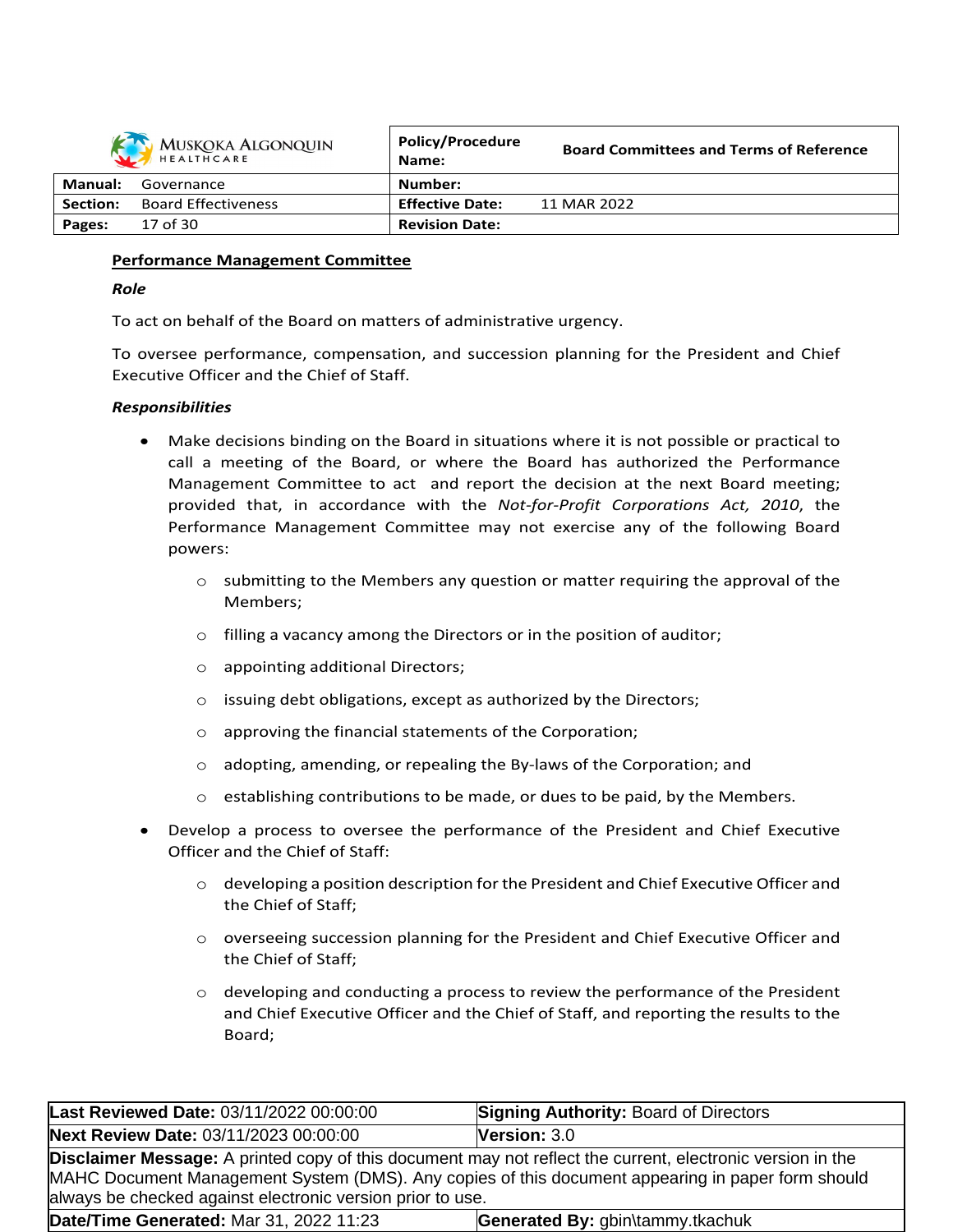

| 52       | MUSKOKA ALGONQUIN<br>HEALTHCARE | <b>POIICY/Procedure</b><br>Name: | <b>Board Committees and Terms of Reference</b> |
|----------|---------------------------------|----------------------------------|------------------------------------------------|
| Manual:  | Governance                      | Number:                          |                                                |
| Section: | <b>Board Effectiveness</b>      | <b>Effective Date:</b>           | 11 MAR 2022                                    |
| Pages:   | 18 of 30                        | <b>Revision Date:</b>            |                                                |

- o reviewing and recommending to the Board the annual performance objectives of the President and Chief Executive Officer and the Chief of Staff, and reviewing progress at least semi-annually;
- $\circ$  overseeing, in consultation with the Corporation's most senior leader of the Human Resources Department, President and Chief Executive Officer and Chief of Staff compensation, and make recommendations to the Board for approval.
- Oversee the President and Chief Executive Officer's and Chief of Staff's supervision of management and management succession plans.
- Periodically review policies as assigned by the Governance Committee and recommend amendments to the Board, as necessary.
- Perform such other duties as requested by the Board from time to time.

# *Membership*

- The Board Chair, who shall serve as the Committee Chair.
- The Board Vice Chair(s).
- The Treasurer.
- The Chairs of the Standing Committees.

# *Quorum*

A quorum shall consist of a majority of the members of the Committee. The Committee Chair shall be included when determining if a quorum is present. For certainty, the President and Chief Executive Officer shall not be included when determining if a quorum is present.

# *Meeting Schedule*

The Performance Management Committee shall meet at least three times annually and at the call of the Committee Chair.

| Last Reviewed Date: 03/11/2022 00:00:00                                                                                                                                                                                                                                              | <b>Signing Authority: Board of Directors</b> |
|--------------------------------------------------------------------------------------------------------------------------------------------------------------------------------------------------------------------------------------------------------------------------------------|----------------------------------------------|
| Next Review Date: 03/11/2023 00:00:00                                                                                                                                                                                                                                                | <b>Version: <math>3.0</math></b>             |
| <b>Disclaimer Message:</b> A printed copy of this document may not reflect the current, electronic version in the<br>MAHC Document Management System (DMS). Any copies of this document appearing in paper form should<br>always be checked against electronic version prior to use. |                                              |
| Date/Time Generated: Mar 31, 2022 11:23                                                                                                                                                                                                                                              | Generated By: gbin\tammy.tkachuk             |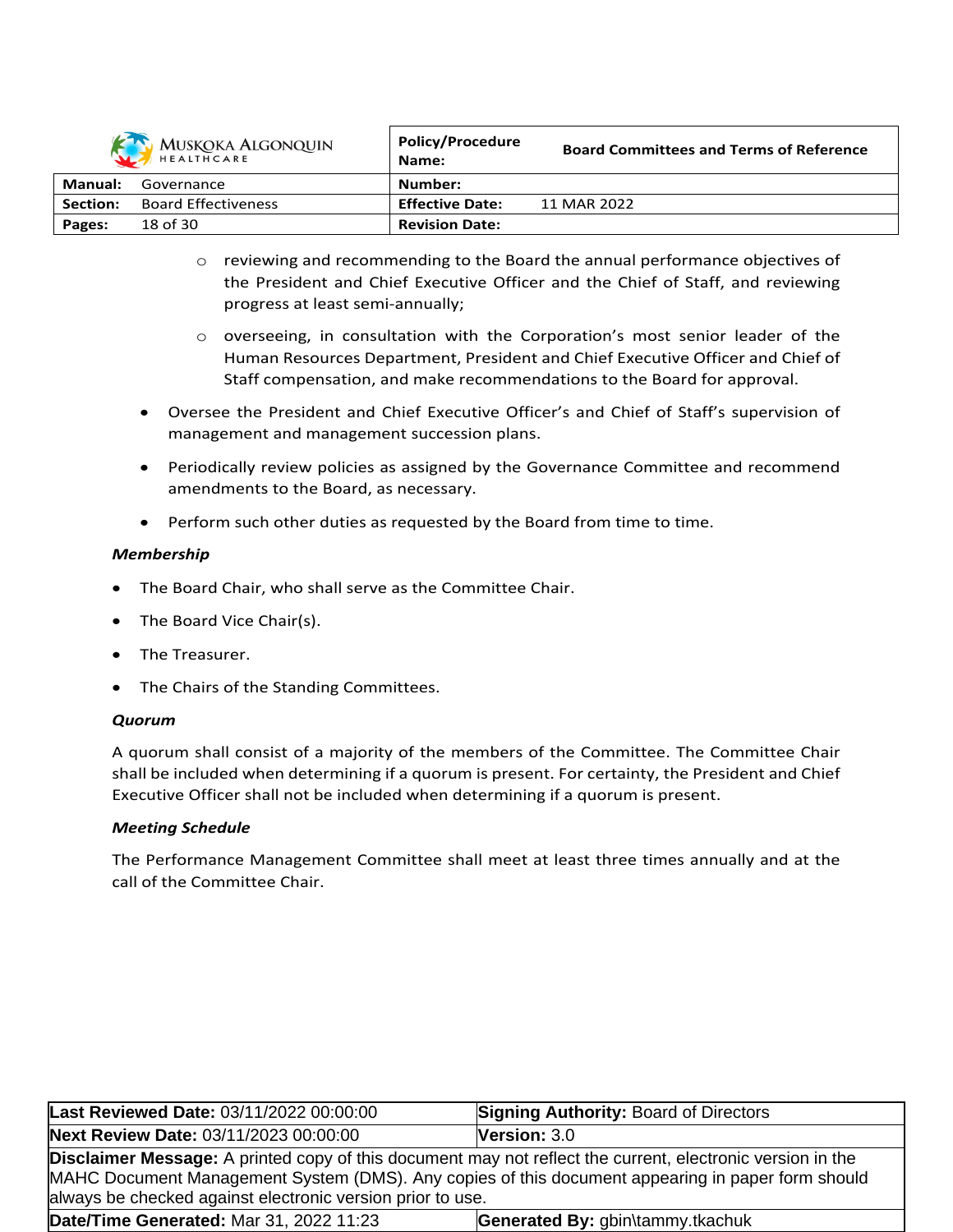|          | <b>MUSKOKA ALGONQUIN</b><br>HEALTHCARE | <b>Policy/Procedure</b><br>Name: | <b>Board Committees and Terms of Reference</b> |
|----------|----------------------------------------|----------------------------------|------------------------------------------------|
| Manual:  | Governance                             | Number:                          |                                                |
| Section: | <b>Board Effectiveness</b>             | <b>Effective Date:</b>           | 11 MAR 2022                                    |
| Pages:   | 19 of 30                               | <b>Revision Date:</b>            |                                                |

# **Quality & Patient Safety Committee**

## *Role*

The Quality & Patient Safety Committee operates under the authority of the Board and is the quality committee for the purposes of the *Excellent Care for All Act, 2010* (the "**Act**"). The Quality & Patient Safety Committee is responsible for:

- assisting the Board in the performance of the Board's governance role for the quality of patient care and services; and
- performing the functions of the quality committee under the Act.

# *Responsibilities*

The Quality & Patient Safety Committee, in accordance with the responsibilities in the Act, shall:

## *Quality Oversight and Quality Improvement*

- Monitor and report to the Board on quality issues and on the overall quality of services provided at MAHC, with reference to appropriate data including:
	- $\circ$  performance indicators used to measure quality of care and services and patient safety;
	- $\circ$  reports received from the Medical Advisory Committee making recommendations regarding systemic or recurring quality of care issues;
	- o publicly reported patient safety indicators;
	- o critical incident reports;
	- o quality of care issues identified by the operational Quality Council, Quality of Care Committee, and the Medical Quality Assurance Committee identifying recommendations resulting from any quality of care reviews; and
	- o disclosure of Patient Safety Incidents Policy.
- Regularly review and approve the quantitative and qualitative performance metrics and targets by which the quality of services delivered by MAHC is monitored by the Committee, with onward reporting to the Board. This includes the ongoing review and refinement of reporting templates and accompanying tables and data (e.g., definitions, benchmark information etc.) to support analysis and understanding.

| Last Reviewed Date: 03/11/2022 00:00:00                                                                                                                                                                                                                                              | <b>Signing Authority: Board of Directors</b> |
|--------------------------------------------------------------------------------------------------------------------------------------------------------------------------------------------------------------------------------------------------------------------------------------|----------------------------------------------|
| Next Review Date: 03/11/2023 00:00:00                                                                                                                                                                                                                                                | <b>Version: <math>3.0</math></b>             |
| <b>Disclaimer Message:</b> A printed copy of this document may not reflect the current, electronic version in the<br>MAHC Document Management System (DMS). Any copies of this document appearing in paper form should<br>always be checked against electronic version prior to use. |                                              |
| Date/Time Generated: Mar 31, 2022 11:23                                                                                                                                                                                                                                              | Generated By: gbin\tammy.tkachuk             |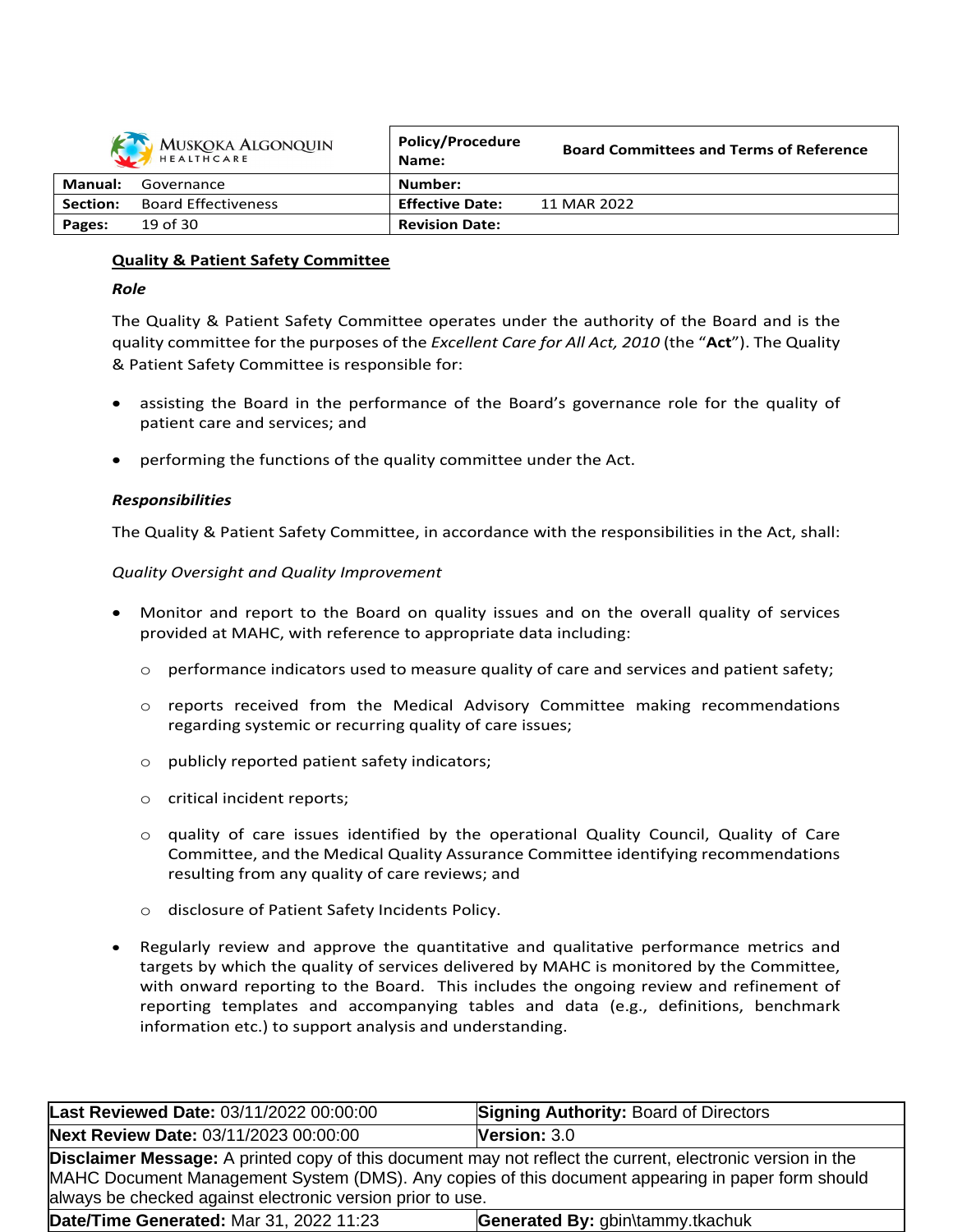

|                 | MUSKOKA ALGONQUIN<br>HEALTHCARE | <b>POIICY/Procedure</b><br>Name: | <b>Board Committees and Terms of Reference</b> |
|-----------------|---------------------------------|----------------------------------|------------------------------------------------|
| Manual:         | Governance                      | Number:                          |                                                |
| <b>Section:</b> | <b>Board Effectiveness</b>      | <b>Effective Date:</b>           | 11 MAR 2022                                    |
| Pages:          | 20 of 30                        | <b>Revision Date:</b>            |                                                |

- Consider and make recommendations to the Board regarding quality improvement initiatives and policies.
- Ensure that best practices information supported by available scientific evidence is translated into materials that are distributed to employees, members of the professional staff and persons who provide services within the Corporation, and subsequently monitor the use of these materials by such persons.
- Recommend to the Board the priorities for quality and patient safety improvement at the Corporation, oversee the preparation of the Corporation's annual quality improvement plan (QIP) ensuring that the QIP is prepared with reference to the Corporation's annual operating plan with goals, specific quality indicators and strategies for achievement to be reviewed and monitored periodically by the Board.
- Ensure that the QIP is made available to the public and monitor performance against QIP targets at least on a quarterly basis.
- Monitor ongoing improvement to the quality of the patient experience by overseeing the implementation of the patient and family centred care philosophy that fosters an atmosphere of collaboration among all parties, and work to embed this philosophy into all policies, procedures and programs at the Corporation's hospitals.
- Oversee the implementation of procedures to encourage potential organ donation, and to make potential donors and their families aware of the options of organ and tissue donation. The Quality & Patient Safety Committee shall receive a report with respect to these activities at least annually.
- Perform such other responsibilities as may be provided under regulations under the Act.

# *Critical Incidents*

"Critical incident" means any unintended event that occurs when a patient receives treatment at the Corporation:

- (a) that results in death, or serious disability, injury or harm to the patient; and
- (b) does not result primarily from the patient's underlying medical condition or known risk inherent in providing treatment.

In accordance with Regulation 965 under the *Public Hospitals Act*, receive from the President and Chief Executive Officer, at least twice a year, aggregate critical incident data related to critical incidents occurring at the Corporation since the previous aggregate data was provided to the

| Last Reviewed Date: 03/11/2022 00:00:00                                                                                                                                                                                                                                              | <b>Signing Authority: Board of Directors</b> |
|--------------------------------------------------------------------------------------------------------------------------------------------------------------------------------------------------------------------------------------------------------------------------------------|----------------------------------------------|
| <b>Next Review Date: 03/11/2023 00:00:00</b>                                                                                                                                                                                                                                         | <b>Version: <math>3.0</math></b>             |
| <b>Disclaimer Message:</b> A printed copy of this document may not reflect the current, electronic version in the<br>MAHC Document Management System (DMS). Any copies of this document appearing in paper form should<br>always be checked against electronic version prior to use. |                                              |
| Date/Time Generated: Mar 31, 2022 11:23                                                                                                                                                                                                                                              | Generated By: gbin\tammy.tkachuk             |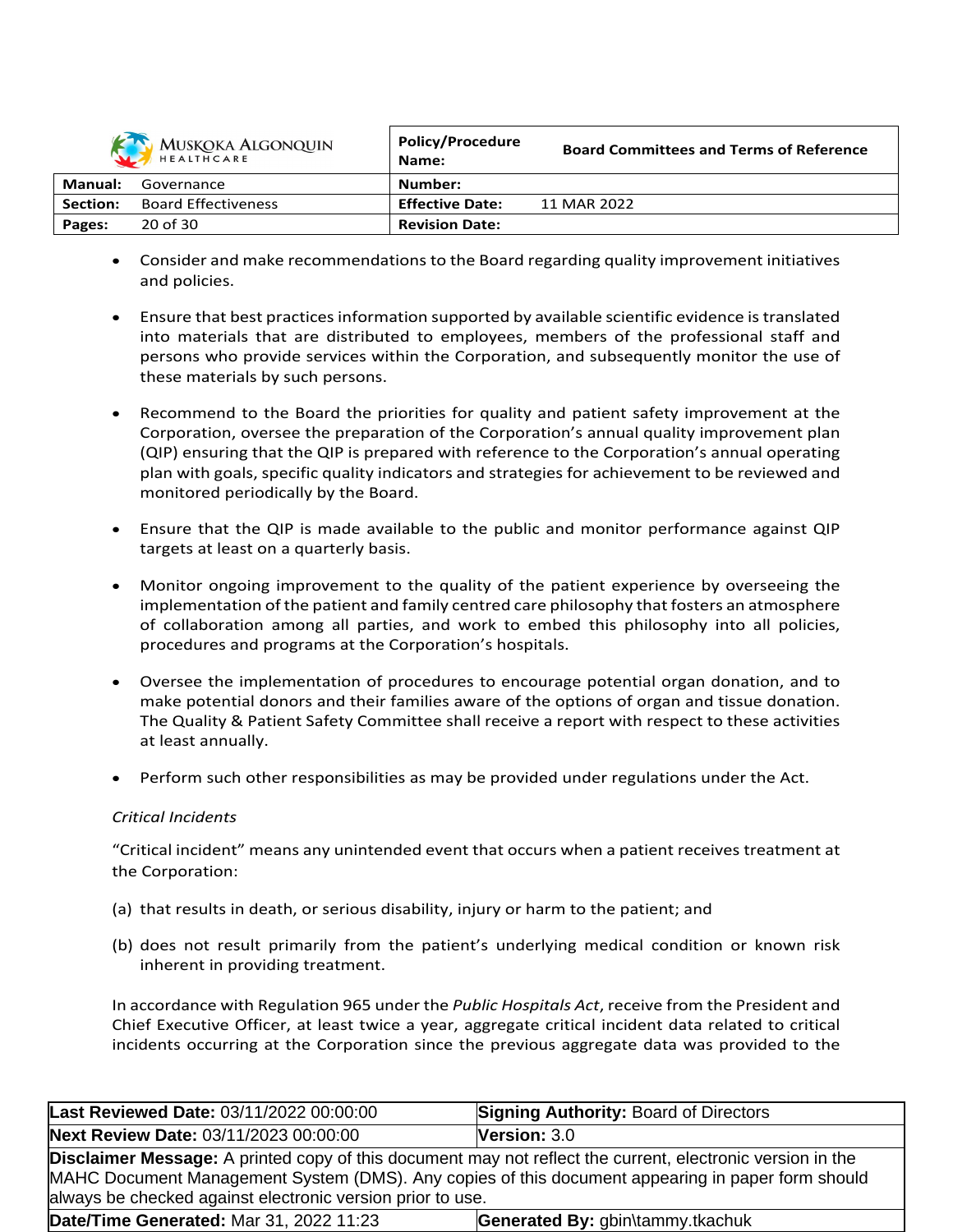|          | MUSKOKA ALGONQUIN          | <b>Policy/Procedure</b><br>Name: | <b>Board Committees and Terms of Reference</b> |
|----------|----------------------------|----------------------------------|------------------------------------------------|
| Manual:  | Governance                 | Number:                          |                                                |
| Section: | <b>Board Effectiveness</b> | <b>Effective Date:</b>           | 11 MAR 2022                                    |
| Pages:   | 21 of 30                   | <b>Revision Date:</b>            |                                                |

## Quality & Patient Safety Committee.

Annually review and report to the Board on the Corporation's system for ensuring that, at an appropriate time following disclosure of a critical incident, there be disclosure as required by Regulation 965 under the *Public Hospitals Act* of systemic steps, if any, that the Corporation is taking or has taken to avoid or reduce the risk of further similar critical incidents.

The Quality & Patient Safety Committee shall review reports of critical incidents and oversee any plans developed to address, prevent or remediate such events.

### *Compliance*

Monitor the Corporation's compliance with legal requirements and applicable policies of funding and regulatory authorities related to quality of patient care and services.

## *Financial Matters*

As and when requested by the Board, provide advice to the Board on the implications of budget proposals on the quality of care and services.

# *Hospital Services Accountability Agreement and Hospital Annual Planning Submission*

As and when requested by the Board, provide advice to the Board on the quality and safety implications of the Corporation's annual planning submission and quality indicators proposed to be included in the Corporation's service accountability agreement or in any other funding agreement.

### *Risk Management*

Review and make recommendations with respect to:

- the Corporation's standards on emergency preparedness;
- policies for risk management related to quality of patient care and safety; and
- areas of unusual risk and the Corporation's plans to protect against, prepare for, and/or prevent such risks and services.

### *Accreditation*

Oversee the Corporation's plan to prepare for accreditation.

| Last Reviewed Date: 03/11/2022 00:00:00                                                                                                                                                                                                                                              | <b>Signing Authority: Board of Directors</b> |
|--------------------------------------------------------------------------------------------------------------------------------------------------------------------------------------------------------------------------------------------------------------------------------------|----------------------------------------------|
| Next Review Date: 03/11/2023 00:00:00                                                                                                                                                                                                                                                | Version: 3.0                                 |
| <b>Disclaimer Message:</b> A printed copy of this document may not reflect the current, electronic version in the<br>MAHC Document Management System (DMS). Any copies of this document appearing in paper form should<br>always be checked against electronic version prior to use. |                                              |
| Date/Time Generated: Mar 31, 2022 11:23                                                                                                                                                                                                                                              | Generated By: gbin\tammy.tkachuk             |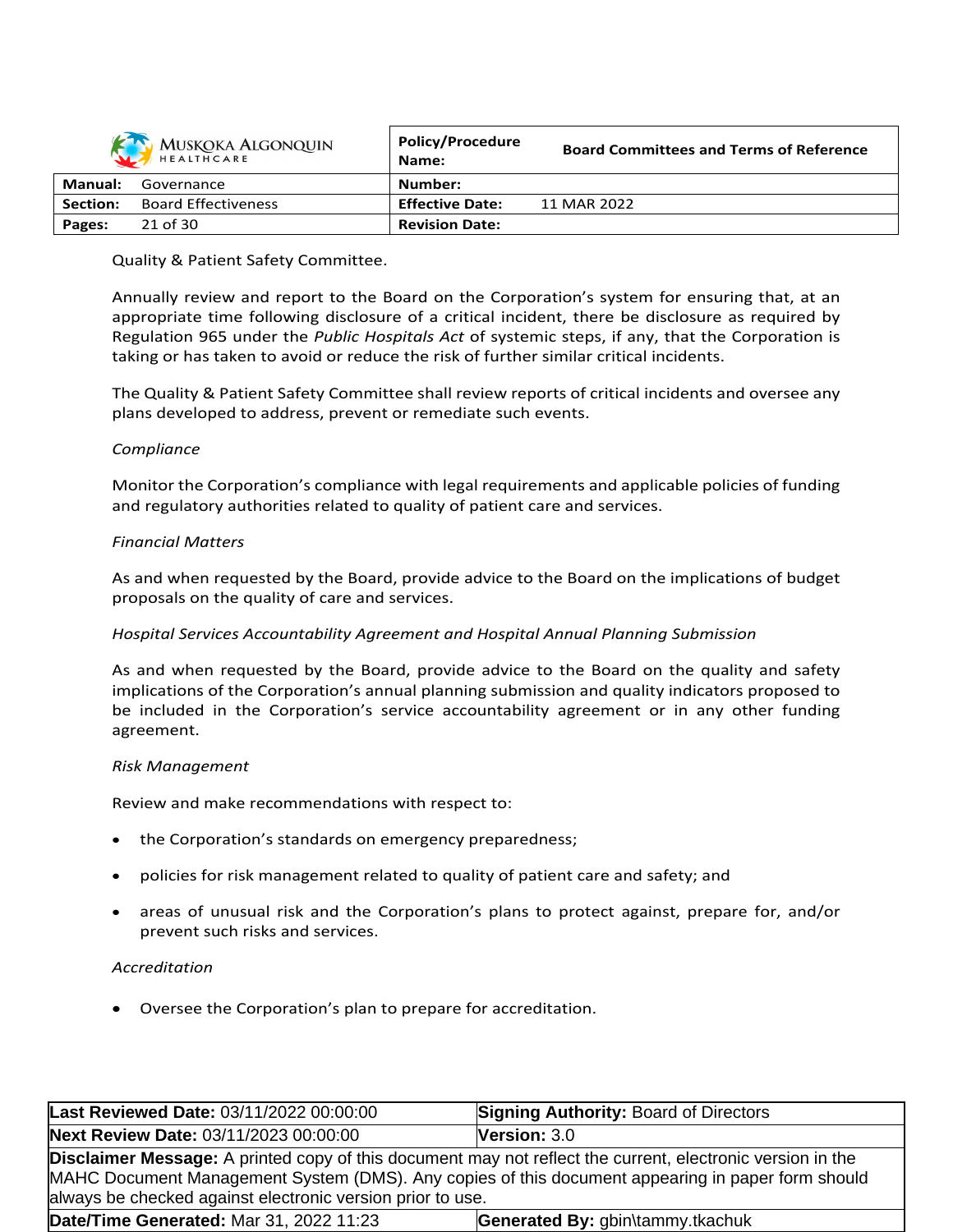

|          | MUSKOKA ALGONQUIN<br>HEALTHCARE | <b>Policy/Procedure</b><br>Name: | <b>Board Committees and Terms of Reference</b> |
|----------|---------------------------------|----------------------------------|------------------------------------------------|
| Manual:  | Governance                      | Number:                          |                                                |
| Section: | <b>Board Effectiveness</b>      | <b>Effective Date:</b>           | 11 MAR 2022                                    |
| Pages:   | 22 of 30                        | <b>Revision Date:</b>            |                                                |

 Review accreditation reports and any plans that need to be implemented to improve performance and correct deficiencies.

## *Credentialed Staff Process*

- Annually review with the Chief of the Staff the appointment and re-appointment processes for the credentialed staff, including:
	- o criteria for appointment;
	- o application and re-application forms;
	- o application and re-application processes; and
	- o processes for periodic reviews.
- Ensure that the appointment and re-appointment processes for the credentialed staff are consistent with the strategic direction of the Corporation and take into account the available resources (impact analysis) at the Corporation and the needs of the community.

### *Policy Implementation*

Oversee implementation of policies, processes, and programs to ensure quality objectives are met and maintained.

### *Other*

- Periodically review policies as assigned by the Governance Committee and recommend amendments to the Board, as necessary.
- Perform such other duties as requested by the Board from time to time.

### *Membership*

- At least two Elected Directors, one of whom shall be the Committee Chair.
- One physician member of the Medical Advisory Committee.
- The Chief of Staff.
- The Chief Nursing Executive.
- One person who works in the hospital and who is not a physician or nurse. This individual can be either a manager or an individual who provides direct care.

| Last Reviewed Date: 03/11/2022 00:00:00                                                                                                                                                                                                                                              | <b>Signing Authority: Board of Directors</b> |  |
|--------------------------------------------------------------------------------------------------------------------------------------------------------------------------------------------------------------------------------------------------------------------------------------|----------------------------------------------|--|
| Next Review Date: 03/11/2023 00:00:00                                                                                                                                                                                                                                                | Version: 3.0                                 |  |
| <b>Disclaimer Message:</b> A printed copy of this document may not reflect the current, electronic version in the<br>MAHC Document Management System (DMS). Any copies of this document appearing in paper form should<br>always be checked against electronic version prior to use. |                                              |  |
| Date/Time Generated: Mar 31, 2022 11:23                                                                                                                                                                                                                                              | Generated By: gbin\tammy.tkachuk             |  |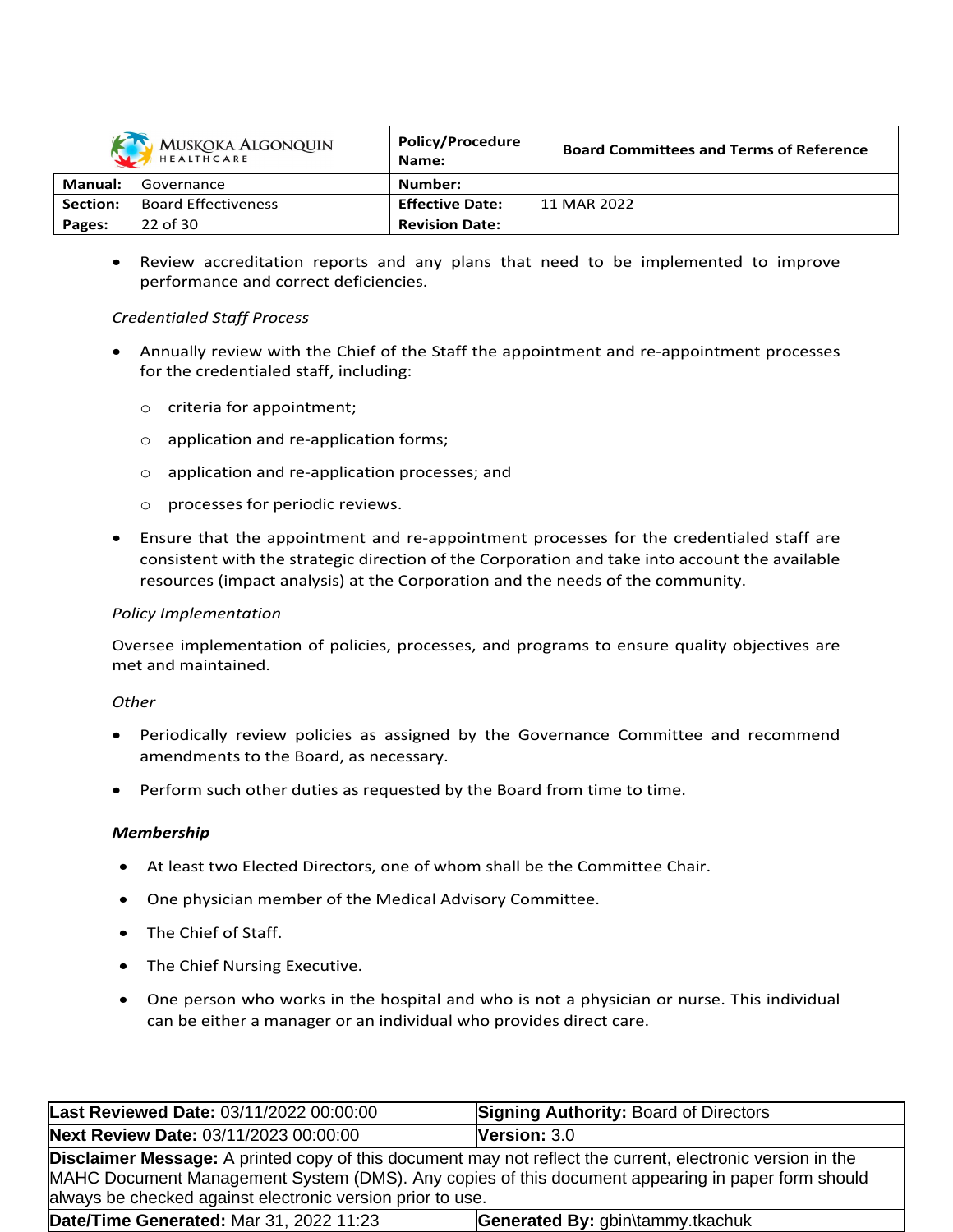

|          | MUSKOKA ALGONQUIN<br>HEALTHCARE | <b>POIICY/Procedure</b><br>Name: | <b>Board Committees and Terms of Reference</b> |
|----------|---------------------------------|----------------------------------|------------------------------------------------|
| Manual:  | Governance                      | Number:                          |                                                |
| Section: | <b>Board Effectiveness</b>      | <b>Effective Date:</b>           | 11 MAR 2022                                    |
| Pages:   | 23 of 30                        | <b>Revision Date:</b>            |                                                |

- An ex-officio member of MAHC's Patient and Family Advisory Council.
- Such other persons as appointed by the Board, provided that at least one third of the members of the Committee shall be Elected Directors.

# *Meeting Schedule*

The Committee shall meet at least five times annually and more frequently at the call of the Chair or as requested by the Board.

## *Privilege and Confidentiality*

Quality of care information prepared for and reviewed by the Committee under the *Quality of Care Information Protection Act, 2016*.

Regarding information provided in confidence to, or records prepared with the expectation of confidentiality by the Committee for the purpose of assessing or evaluating the quality of health care and directly related to programs and services provided by MAHC: if the assessment or evaluation is for the purposes of improving the care and programs and services, this information or records are subject to an exemption from access under the *Freedom of Information and Protection of Privacy Act.*

| Last Reviewed Date: 03/11/2022 00:00:00                                                                                                                         | <b>Signing Authority: Board of Directors</b> |  |
|-----------------------------------------------------------------------------------------------------------------------------------------------------------------|----------------------------------------------|--|
| Next Review Date: 03/11/2023 00:00:00                                                                                                                           | <b>Version: <math>3.0</math></b>             |  |
| <b>Disclaimer Message:</b> A printed copy of this document may not reflect the current, electronic version in the                                               |                                              |  |
| MAHC Document Management System (DMS). Any copies of this document appearing in paper form should<br>always be checked against electronic version prior to use. |                                              |  |
| Date/Time Generated: Mar 31, 2022 11:23                                                                                                                         | Generated By: gbin\tammy.tkachuk             |  |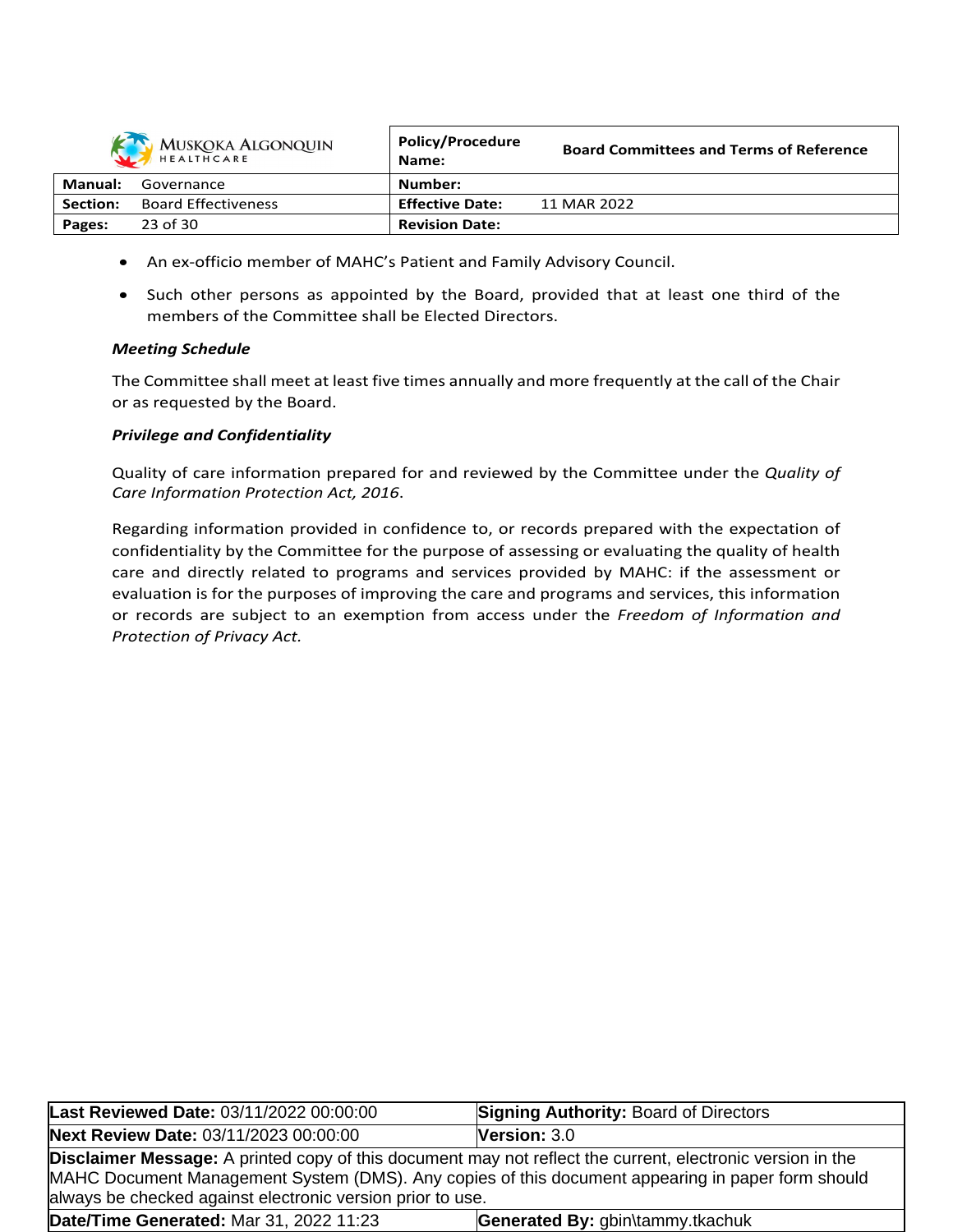

|          | MUSKOKA ALGONQUIN<br>HEALTHCARE | POIICV/Procedure<br>Name: | <b>Board Committees and Terms of Reference</b> |
|----------|---------------------------------|---------------------------|------------------------------------------------|
| Manual:  | Governance                      | Number:                   |                                                |
| Section: | <b>Board Effectiveness</b>      | <b>Effective Date:</b>    | 11 MAR 2022                                    |
| Pages:   | 24 of 30                        | <b>Revision Date:</b>     |                                                |

# **Muskoka and Area Ontario Health Team ("MAOHT") Committee**

### *Role*

To oversee and make recommendations to the Board on MAOHT governance, planning, and decision-making.

### *Responsibilities*

- Provide oversight and direction on the Corporation's involvement in the evolution of the MAOHT, including:
	- o the interim through end-state governance structure of the MAOHT;
	- $\circ$  the impact on the Corporation's financial affairs, human resource management, and information technology; and
	- $\circ$  the identification of any risks to the achievement of the Corporation's strategy and compliance with any funding agreements, including its HSAA.
- Monitor and review evolving guidance on Ontario Health Teams and provide updates and reports to the Board, as necessary.
- Provide the Board with periodic updates on MAOHT plans, status, risks, and issues.
- Engage and consult with the MAOHT and the Boards of MAOHT partners.
- Engage and consult with Board Standing and Special Committees to the extent it is relevant to the Committee's responsibilities.
- Conduct the required review and due diligence to recommend decisions to the MAHC Board on matters relating to the MAOHT.
- Periodically review policies as assigned by the Governance Committee and recommend amendments to the Board, as necessary.
- Perform such other duties as requested by the Board from time to time.

# *Membership*

- The Committee shall consist of Elected Directors, one of whom shall be the Committee Chair, with skills related to governance, finance, risk management, technology, strategic planning, law, and the health system.
- Such other Committee Appointee Members as appointed by the Board.

| Last Reviewed Date: 03/11/2022 00:00:00                                                                                                                                                                                                                                              | <b>Signing Authority: Board of Directors</b> |
|--------------------------------------------------------------------------------------------------------------------------------------------------------------------------------------------------------------------------------------------------------------------------------------|----------------------------------------------|
| Next Review Date: 03/11/2023 00:00:00                                                                                                                                                                                                                                                | <b>Version: <math>3.0</math></b>             |
| <b>Disclaimer Message:</b> A printed copy of this document may not reflect the current, electronic version in the<br>MAHC Document Management System (DMS). Any copies of this document appearing in paper form should<br>always be checked against electronic version prior to use. |                                              |
| Date/Time Generated: Mar 31, 2022 11:23                                                                                                                                                                                                                                              | Generated By: gbin\tammy.tkachuk             |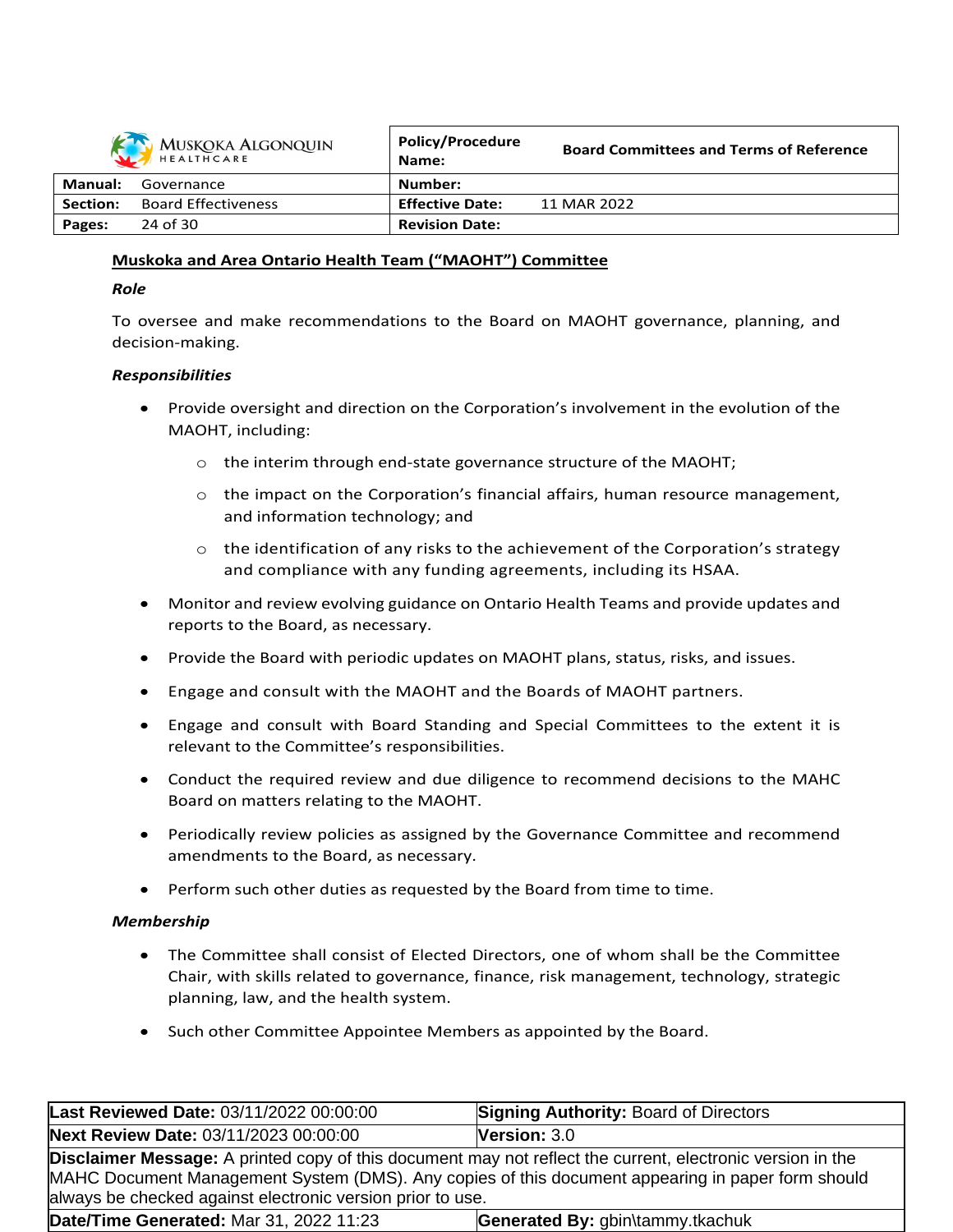|          | MUSKOKA ALGONQUIN          | <b>Policy/Procedure</b><br>Name: | <b>Board Committees and Terms of Reference</b> |
|----------|----------------------------|----------------------------------|------------------------------------------------|
| Manual:  | Governance                 | Number:                          |                                                |
| Section: | <b>Board Effectiveness</b> | <b>Effective Date:</b>           | 11 MAR 2022                                    |
| Pages:   | 25 of 30                   | <b>Revision Date:</b>            |                                                |

# *Meeting Schedule*

The Committee shall meet monthly and at the call of the Committee Chair.

| Last Reviewed Date: 03/11/2022 00:00:00                                                                                                                                         | <b>Signing Authority: Board of Directors</b>                                                      |
|---------------------------------------------------------------------------------------------------------------------------------------------------------------------------------|---------------------------------------------------------------------------------------------------|
| <b>Next Review Date: 03/11/2023 00:00:00</b>                                                                                                                                    | <b>Version:</b> $3.0$                                                                             |
| <b>Disclaimer Message:</b> A printed copy of this document may not reflect the current, electronic version in the<br>always be checked against electronic version prior to use. | MAHC Document Management System (DMS). Any copies of this document appearing in paper form should |
| Date/Time Generated: Mar 31, 2022 11:23                                                                                                                                         | Generated By: gbin\tammy.tkachuk                                                                  |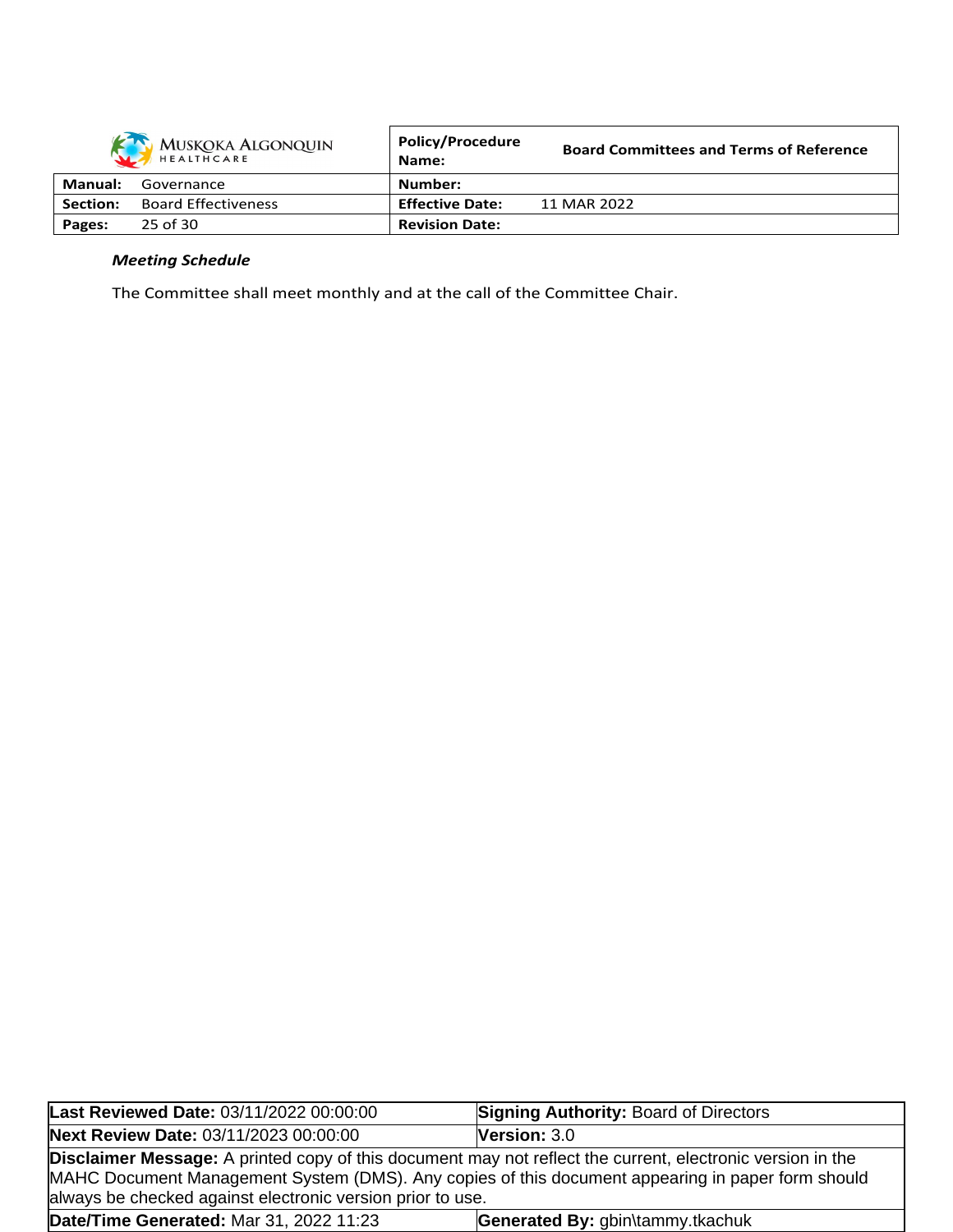

|          | MUSKOKA ALGONQUIN<br>HEALTHCARE | <b>Policy/Procedure</b><br>Name: | <b>Board Committees and Terms of Reference</b> |
|----------|---------------------------------|----------------------------------|------------------------------------------------|
| Manual:  | Governance                      | Number:                          |                                                |
| Section: | <b>Board Effectiveness</b>      | <b>Effective Date:</b>           | 11 MAR 2022                                    |
| Pages:   | 26 of 30                        | <b>Revision Date:</b>            |                                                |

## **Strategic Planning Committee**

### *Role*

To assist the Board and the President and Chief Executive Officer in setting the strategic direction for the Corporation.

## *Responsibilities*

- Ensure that the Corporation has a current and relevant Strategic Plan.
- Annually review a strategic assessment, prepared under the direction of the President and Chief Executive Officer, that includes the following:
	- o Strategic Direction:
		- (i) Review significant changes and emerging trends in the Corporation's operating environment, identify risks and opportunities, and evaluate changes in strategic direction to ensure the provision of safe quality care.
		- (ii) Report on feedback from the Corporation's staff and professional staff, received by the President and Chief Executive Officer, regarding their views on the current approved Strategic Plan and its continuing relevance.
		- (iii) Review the continuing relevance of the Corporation's vision, mission, and values.
	- o Implementation
		- (i) Monitor annual progress against the Strategic Plan and report to the Board.
- Every three to five years, conduct a thorough review and evaluation of the Strategic Plan to ensure that the Strategic Plan does more than evolve with annual updates and provide recommendations to the Board.
- Oversee and provide recommendations to the Board on the development and/updating of the Corporation's Master Program/Master Plan.
- Perform such other duties as requested by the Board from time to time.

### *Membership*

- Three Elected Directors, one of whom shall be Chair.
- Up to four members of the Medical Staff (who are not Directors), ideally two representatives from each hospital site of the Corporation.

| Last Reviewed Date: 03/11/2022 00:00:00                                                                                                                                                                                                                                              | <b>Signing Authority: Board of Directors</b> |
|--------------------------------------------------------------------------------------------------------------------------------------------------------------------------------------------------------------------------------------------------------------------------------------|----------------------------------------------|
| Next Review Date: 03/11/2023 00:00:00                                                                                                                                                                                                                                                | <b>Version: <math>3.0</math></b>             |
| <b>Disclaimer Message:</b> A printed copy of this document may not reflect the current, electronic version in the<br>MAHC Document Management System (DMS). Any copies of this document appearing in paper form should<br>always be checked against electronic version prior to use. |                                              |
| Date/Time Generated: Mar 31, 2022 11:23                                                                                                                                                                                                                                              | Generated By: gbin\tammy.tkachuk             |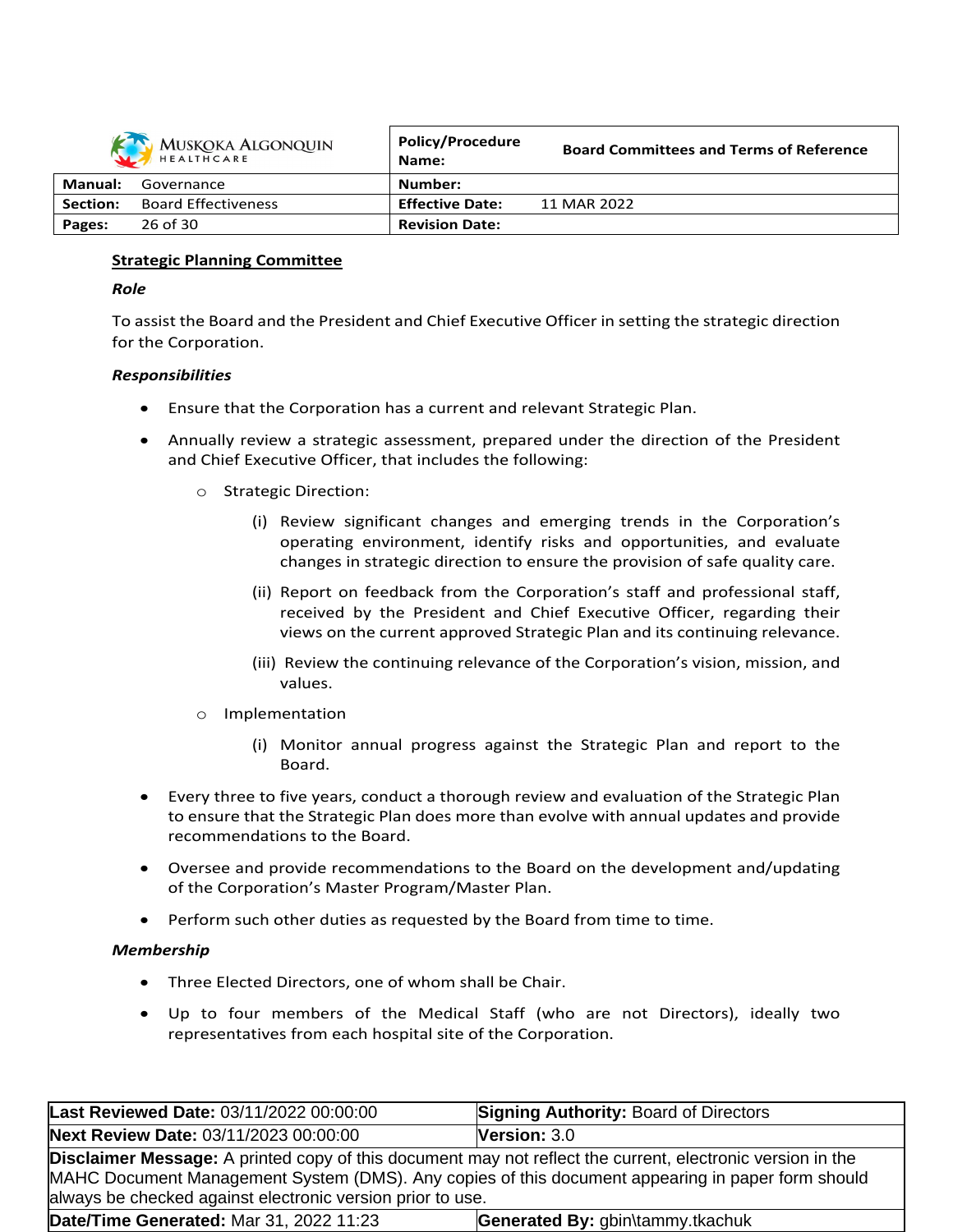

|          | MUSKOKA ALGONQUIN<br>HEALTHCARE | <b>POIICY/Procedure</b><br>Name: | <b>Board Committees and Terms of Reference</b> |
|----------|---------------------------------|----------------------------------|------------------------------------------------|
| Manual:  | Governance                      | Number:                          |                                                |
| Section: | <b>Board Effectiveness</b>      | <b>Effective Date:</b>           | 11 MAR 2022                                    |
| Pages:   | 27 of 30                        | <b>Revision Date:</b>            |                                                |

- One representative from each of the hospital foundations to be selected by their organization.
- Such other Committee Appointee Members as the Board may from time to time appoint.

# *Meeting Schedule*

The Committee shall meet at the call of the Committee Chair.

| Last Reviewed Date: 03/11/2022 00:00:00                                                                                                                                                                                                                                       | <b>Signing Authority: Board of Directors</b> |
|-------------------------------------------------------------------------------------------------------------------------------------------------------------------------------------------------------------------------------------------------------------------------------|----------------------------------------------|
| Next Review Date: 03/11/2023 00:00:00                                                                                                                                                                                                                                         | Version: 3.0                                 |
| Disclaimer Message: A printed copy of this document may not reflect the current, electronic version in the<br>MAHC Document Management System (DMS). Any copies of this document appearing in paper form should<br>always be checked against electronic version prior to use. |                                              |
| Date/Time Generated: Mar 31, 2022 11:23                                                                                                                                                                                                                                       | Generated By: gbin\tammy.tkachuk             |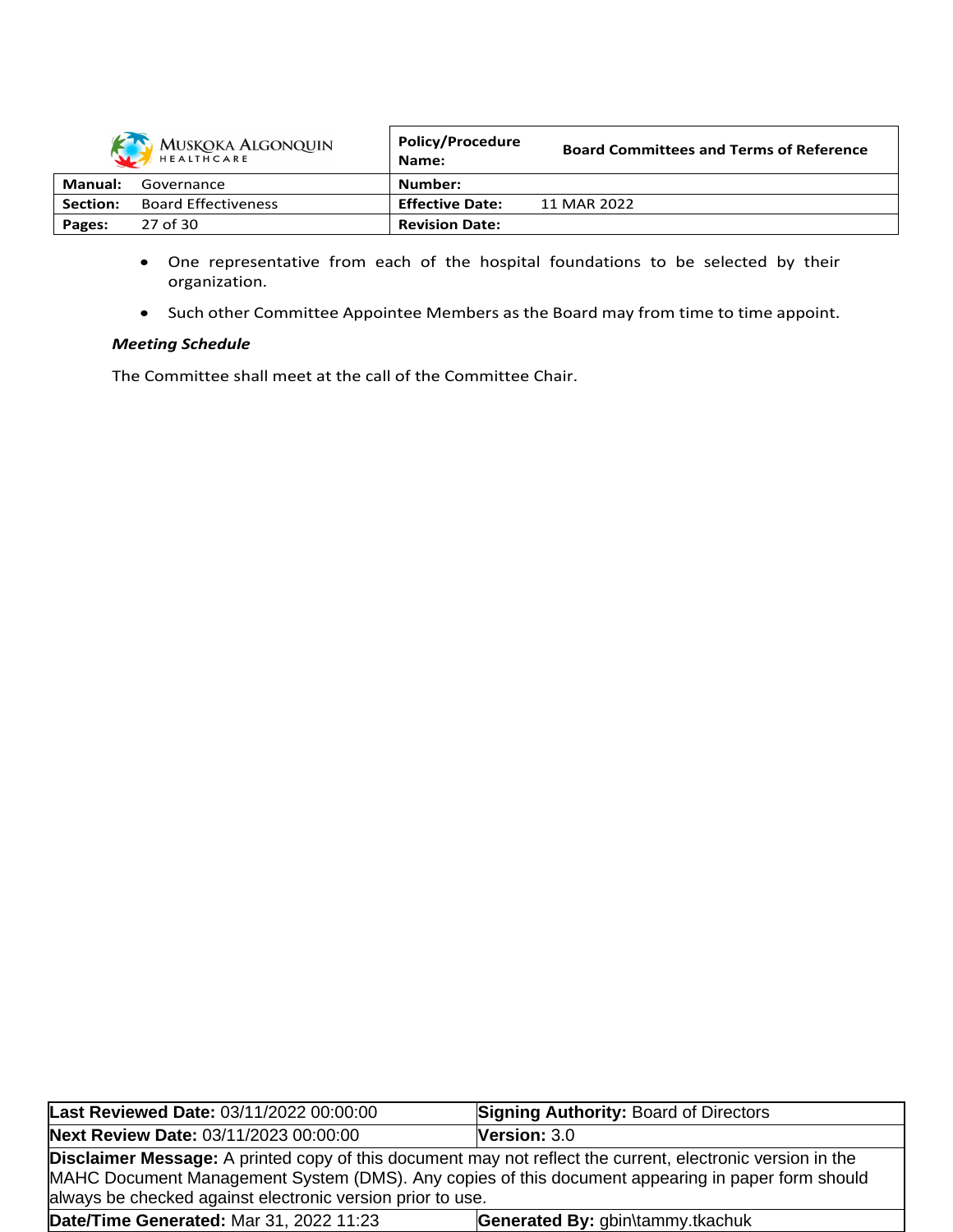|          | MUSKOKA ALGONQUIN          | <b>Policy/Procedure</b><br>Name: | <b>Board Committees and Terms of Reference</b> |
|----------|----------------------------|----------------------------------|------------------------------------------------|
| Manual:  | Governance                 | Number:                          |                                                |
| Section: | <b>Board Effectiveness</b> | <b>Effective Date:</b>           | 11 MAR 2022                                    |
| Pages:   | 28 of 30                   | <b>Revision Date:</b>            |                                                |

### **Inclusion, Diversity, Equity and Anti-Racism (IDEA) Working Group**

### *Role*

The Inclusion, Diversity, Equity and Anti-Racism (IDEA) Working Group is a Special Committee established to advance the Corporation's commitment and dedication to achieve a more diverse, inclusive, and equitable environment for all.

The Inclusion, Diversity, Equity, and Anti-Racism (IDEA) Working Group will provide leadership in promoting and supporting the development of a formal diversity and inclusion strategy and policy.

## *Responsibilities*

- Develop an environmental scan to review and assess the diversity and inclusion current state acrossthe organization, community, and healthcare industry. Identify best practices and barriers to success.
- Consider diversity and inclusion programs, activities, and reports from partners in the broader community to identify key strategic initiatives to align with MAHC's direction.
- Ensure the Board receives adequate education. Begin the conversation to drive awareness, understanding, and build inclusive leadership.
- Create an engagement plan with various populations to ensure inclusivity.
- Produce and recommend to the Board a diversity and inclusion strategy and policy to support it, in consultation with the Strategic Planning Committee.
- Perform such other duties as requested by the Board from time to time.

### *Membership*

- Five Elected Directors, one of whom shall be the Committee Chair.
- One Committee Appointee Member, who shall be a member of the senior leadership team.

### *Meeting Schedule*

Monthly and at the call the Committee Chair.

| Last Reviewed Date: 03/11/2022 00:00:00                                                                                                                                                                                                                                              | Signing Authority: Board of Directors |
|--------------------------------------------------------------------------------------------------------------------------------------------------------------------------------------------------------------------------------------------------------------------------------------|---------------------------------------|
| Next Review Date: 03/11/2023 00:00:00                                                                                                                                                                                                                                                | <b>Version: <math>3.0</math></b>      |
| <b>Disclaimer Message:</b> A printed copy of this document may not reflect the current, electronic version in the<br>MAHC Document Management System (DMS). Any copies of this document appearing in paper form should<br>always be checked against electronic version prior to use. |                                       |
| Date/Time Generated: Mar 31, 2022 11:23                                                                                                                                                                                                                                              | Generated By: gbin\tammy.tkachuk      |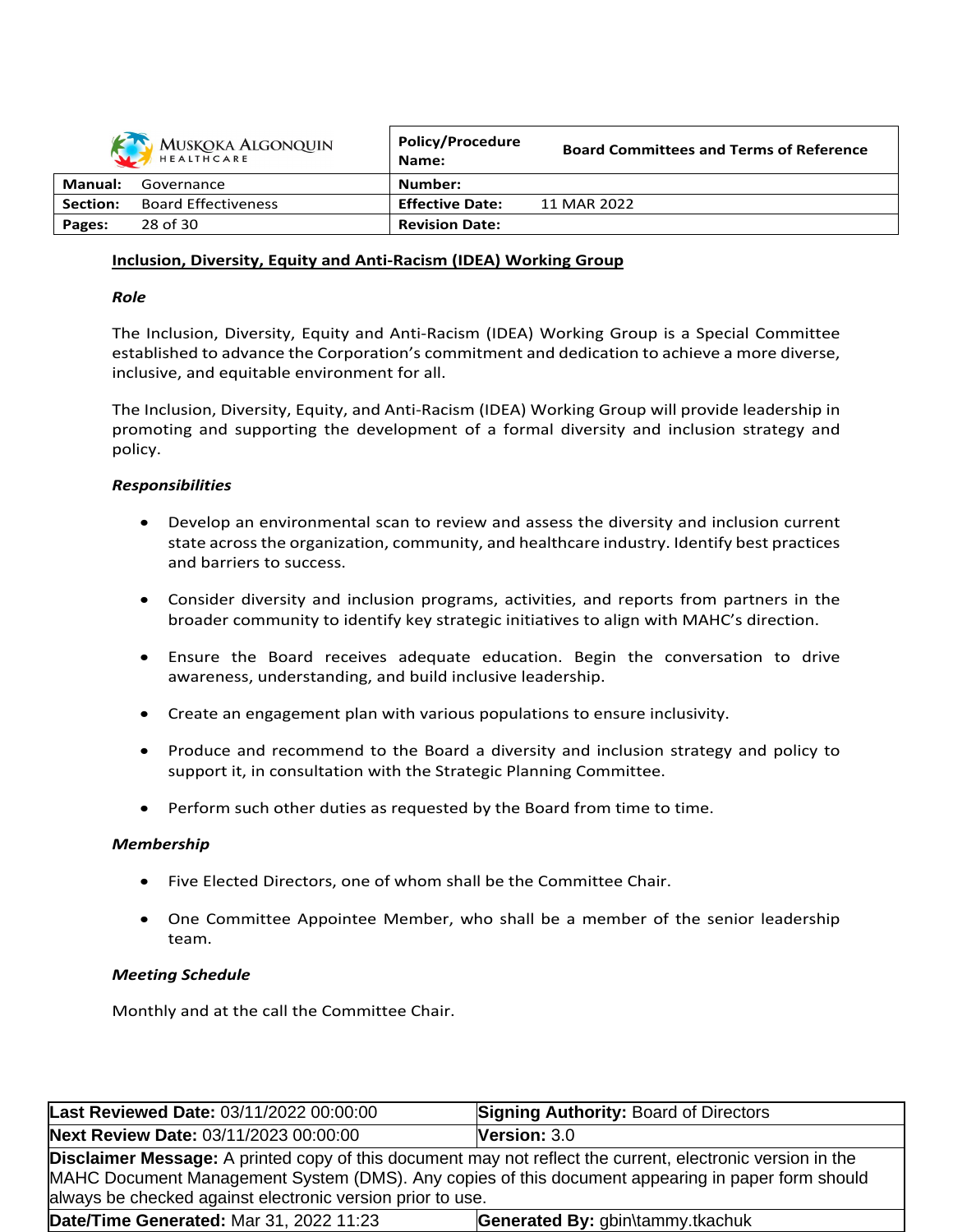|          | MUSKOKA ALGONQUIN          | <b>Policy/Procedure</b><br>Name: | <b>Board Committees and Terms of Reference</b> |
|----------|----------------------------|----------------------------------|------------------------------------------------|
| Manual:  | Governance                 | Number:                          |                                                |
| Section: | <b>Board Effectiveness</b> | <b>Effective Date:</b>           | 11 MAR 2022                                    |
| Pages:   | 29 of 30                   | <b>Revision Date:</b>            |                                                |

# **Local Share Committee**

## *Role*

The Local Share Committee is a Special Committee established to provide a forum for the "Partners" to work collaboratively to develop and support an equitable and achievable financial approach to the raising of "local share" funds required to support the construction of the two new hospitals as detailed in the Corporation's Stage One Proposal, submitted to the Ministry of Health.

The "Partners" include the municipalities within the Muskoka Region and the East Parry Sound area, the South Muskoka Hospital Foundation, the Huntsville Hospital Foundation, and the Corporation.

### *Responsibilities*

- To work collaboratively to develop a financial approach and funding model that is satisfactory to the Corporation, to the Partners and the Ministry of Health for funding the "local share" required for construction of new hospitals in Bracebridge and Huntsville.
- To provide background information, and other documentation as required, to support the financial approach and funding developed.
- To develop, for consideration by the Board, a written summary of the local share financial approach and funding model developed for inclusion in the Corporation's capital planning submissions to the Ministry of Health, identifying and confirming municipal and foundation support for the "local share".
- To assist the Board with details of the funding model as the approvals process for the two new hospitals processes.

### **Membership**

The Committee will be composed of 13 members representing the Partners, as appointed by the respective governing bodies, and shall include:

- Two Directors, one of whom shall be an Elected Director and shall serve as the Committee Chair.
- An elected director of the South Muskoka Hospital Foundation board of directors.
- An elected director of the Huntsville Hospital Foundation board of directors.
- The Head of Council (or designate) from the following municipalities:
	- o District of Muskoka

| Last Reviewed Date: 03/11/2022 00:00:00                                                                                                                                                                                                                                              | <b>Signing Authority: Board of Directors</b> |
|--------------------------------------------------------------------------------------------------------------------------------------------------------------------------------------------------------------------------------------------------------------------------------------|----------------------------------------------|
| Next Review Date: 03/11/2023 00:00:00                                                                                                                                                                                                                                                | <b>Version: <math>3.0</math></b>             |
| <b>Disclaimer Message:</b> A printed copy of this document may not reflect the current, electronic version in the<br>MAHC Document Management System (DMS). Any copies of this document appearing in paper form should<br>always be checked against electronic version prior to use. |                                              |
| Date/Time Generated: Mar 31, 2022 11:23                                                                                                                                                                                                                                              | Generated By: gbin\tammy.tkachuk             |